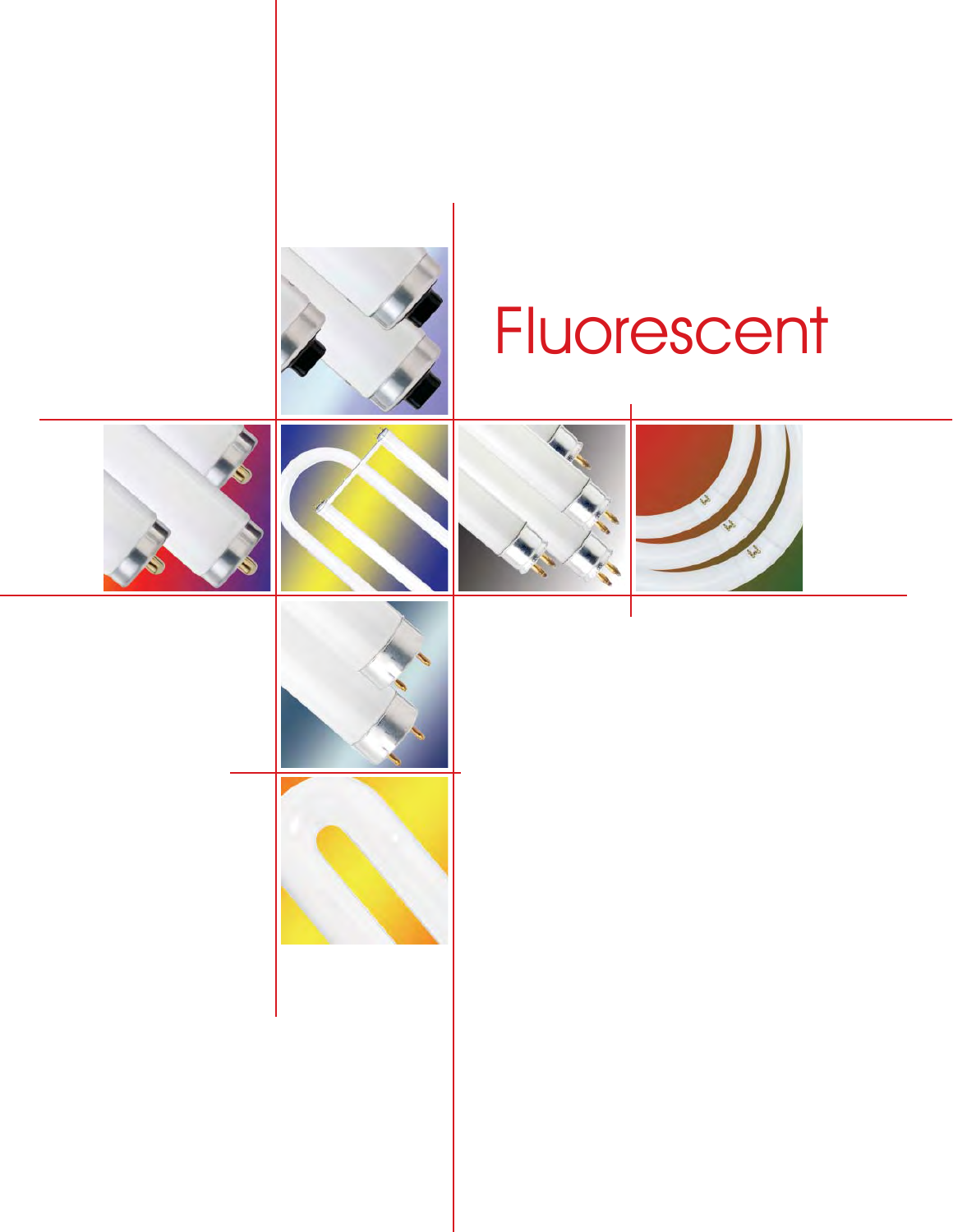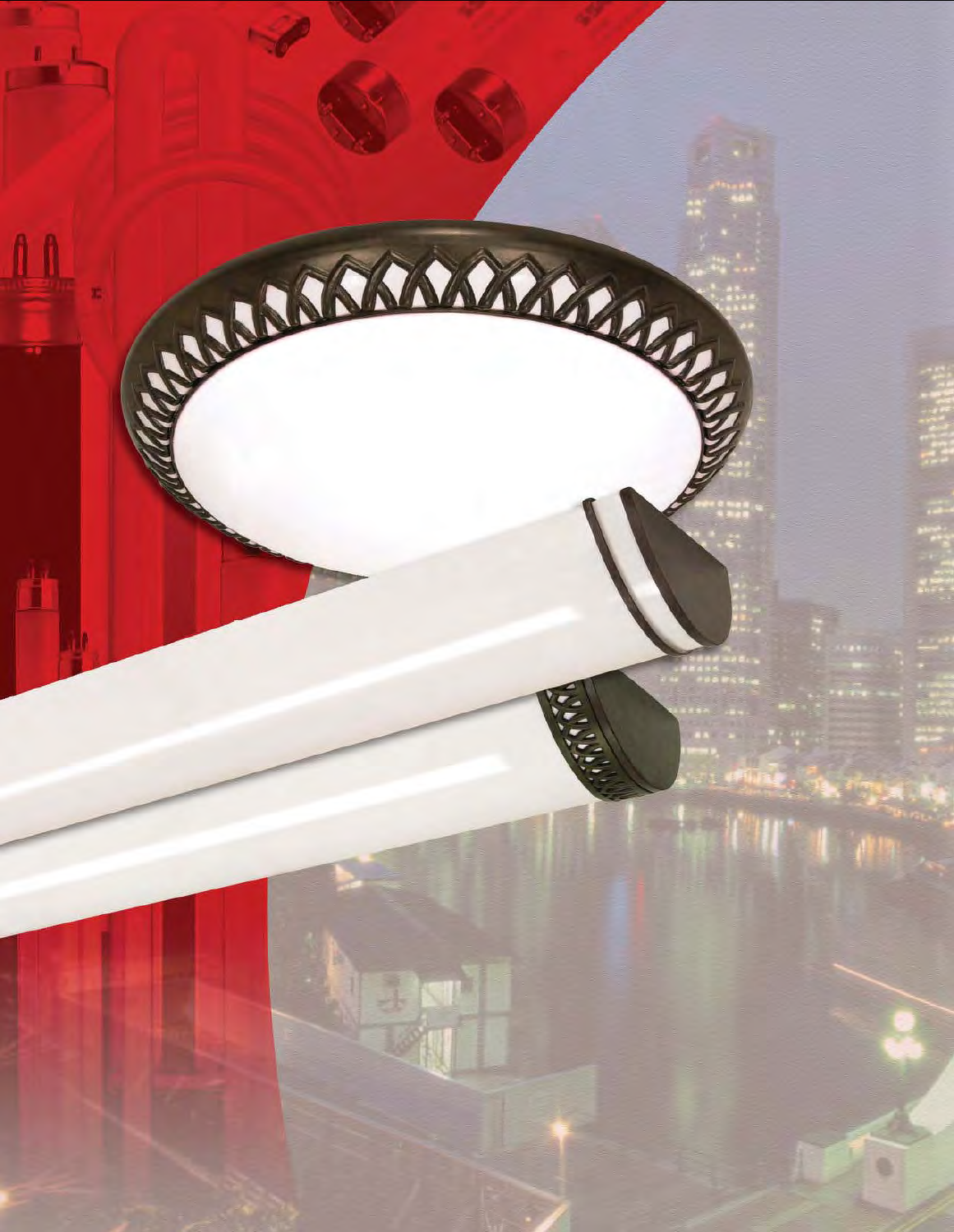# Fluorescent Basics

# HOW IT WORKS

The glass tube of a fluorescent lamp is filled with a gas containing argon and mercury vapor. The interior wall of the tube is coated with a paint known as phosphor. At each end of the tube, electrodes send electrons through the gas causing it to emit ultraviolet light. As the ultraviolet light passes through the phosphor coating, it is converted into a longer frequency to create visible light. The glass tube of the bulb prevents the harmful UV rays from escaping. Fluorescent lamps are more efficient than incandescent lamps because less energy is converted to heat. Instead, most of the energy used creates visible light.

# Color Advancements

The phosphor coating on pioneer fluorescent lamps, called "halophosphate," was a single-color band phosphor that produced "cool white" light. This light resembles daylight, but it is weak in the green and red part of the spectrum and stronger on the yellows. This imbalance distorts visual perception of color, but for many years the cool white halophosphate fluorescent was the only choice available.

"Warm white" and "daylight" lamps improved color for fluorescents. These lamps also used halophosphate, but they were designed to achieve certain effects: "warm" to resemble incandescent light, and "daylight" to create an effect similar to natural light. Still, these lamps fell short in their ability to render colors accurately.

Full spectrum, natural and deluxe represent just a few lamp types that improved fluorescent color performance over the years. However, each type usually sacrifices light output.



| Color<br>Temp                  | Warm               | <b>Neutral</b>                                | Cool         | Daylight                         |
|--------------------------------|--------------------|-----------------------------------------------|--------------|----------------------------------|
| <b>Kelvin</b><br>Range         | 300K               | 3500K                                         | 4100K        | 5000K                            |
| <b>Effect</b><br>& Mood        | Warm &<br>Friendly | Inviting &<br>Comfortable Roganized           | Clean&       | Bright &<br>Alert                |
| <b>Application Homes &amp;</b> | Restaurants        | Showrooms<br>& Reception Hospitals<br>Offices | $Office$ $R$ | Galleries<br>& Jewelry<br>Diplay |



# Triphosphorous Lamps

Today's fluorescent lamps use a triphosphor coating containing specific color bands of red, green and blue. These lamps render colors much more accurately than their halophosphate counterparts.

The new generation of fluorescent products are rated by CRI (color rendering index) and by color temperature (in Kelvins). CRI rates a fluorescent lamp's ability to render color as accurately as incandescent light or natural daylight, with 100 representing the top of the scale.

Kelvin color temperature refers to the tone of the light. A lamp that produces light for example in the 2700K range is similar in color to an incandescent lamp: warm and inviting. Other color temperatures—3000K, 3500K, 4100K, 5000K and 6500K—are made to work in specific environments for mood and color matching.

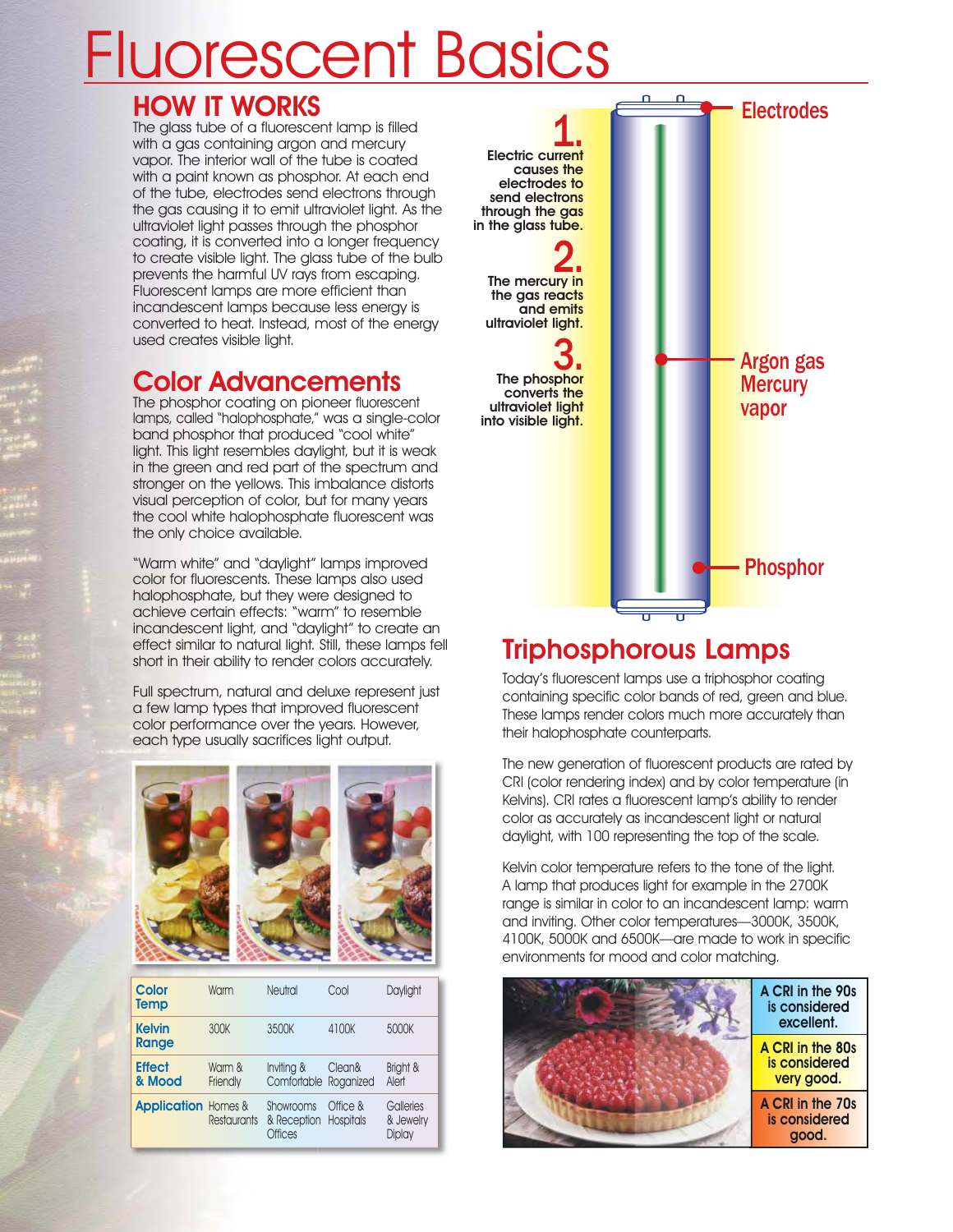# Technology to Watch: T5 Lamps

T5 linear lamps are the latest triphosphor lamps to take center stage. Their slim, 5/8-inch diameter and smaller ballasts have given product designers a fresh concept for approaching energy-efficient lighting.

T5 lamps are available in 14, 21, 28 and 35 watts and high-output versions come in 24-, 39-, 54-, and 80-

watt models. Standard and high-output T5 lamps maintain more than 95 percent of their light output at 40 percent of their rated life (about 8,000 hours). Their improved phosphor

coating reduces the mercury absorption and ensures a long, high-performance life. Compared to T8 lamps, which perform best at 77° F, T5 lamps work best at 95° F. So standard and high-output T5 lamps are well suited for enclosed fixture applications.

This new breed of T5 lamps cannot be interchanged with T8 lamps or operated on a T8 ballast. Many new lighting systems have been designed specifically for the T5, which improves optical control due to the smaller size of the lamp. The T5's high efficacy means that fewer lamps are required and its improved lumen maintenance results in fewer relampings.

# Although fluorescent lamps contain mercury, the by federal However, a few states and At Your **Disposal**

amount in a single bulb is too small to require special handling disposal standards. localities prohibit fluorescent

lamps from being thrown out with household trash. Consult your local waste disposal officials for regulations in your area. Or visit www.lamprecycle.org for Web links to individual state rules. Many cities offer recycling facilities for the mercury and glass tubes of fluorescent lamps. Visit www. earth911.org to find your closest lamp recycling facility by zip code.

# Special Application Products

Since fluorescent lamps are widely used in commercial applications, there have been many special-use products made.

Cold weather lamps are made with heavier glass tubes and are filled with krypton gas. They work best in cold environments.

High Output (HO) and Very High Output (VHO) lamps are designed to be used with ballasts that supply a higher current arc within the tube.

The lamp and ballast combinations are usually just as efficient as standard fluorescent lamps.

However, since they produce a higher lumen output, fewer lamps are needed. Typical uses are sign and display applications. Extra care is required in certain uses because these lamps emit higher amounts of UV than standard fluorescent lamps.

Fluorescent lamps, by the nature of their design, can be modified to perform at different wavelengths. These wavelengths, rated in nanometers, can be created/modified by a particular phosphor mix or no phosphors at all. Germicidal lamps, for example, use no phosphor and operate in the 253.7 nanometer range, emitting shortwave UV rays to kill germs in water filtration systems, air cleaners, etc.



Suntan fluorescent lamps are another UV light source, functioning in the 315 to 345 nanometer range. These lamps should be handled with care and used only as instructed. UV rays are harmful to the eyes and skin.

A few other types of special purpose lamps are black lights, plant lights and lamps for photocopiers. Each operates at a designated wavelength and may use a specific phosphor mix.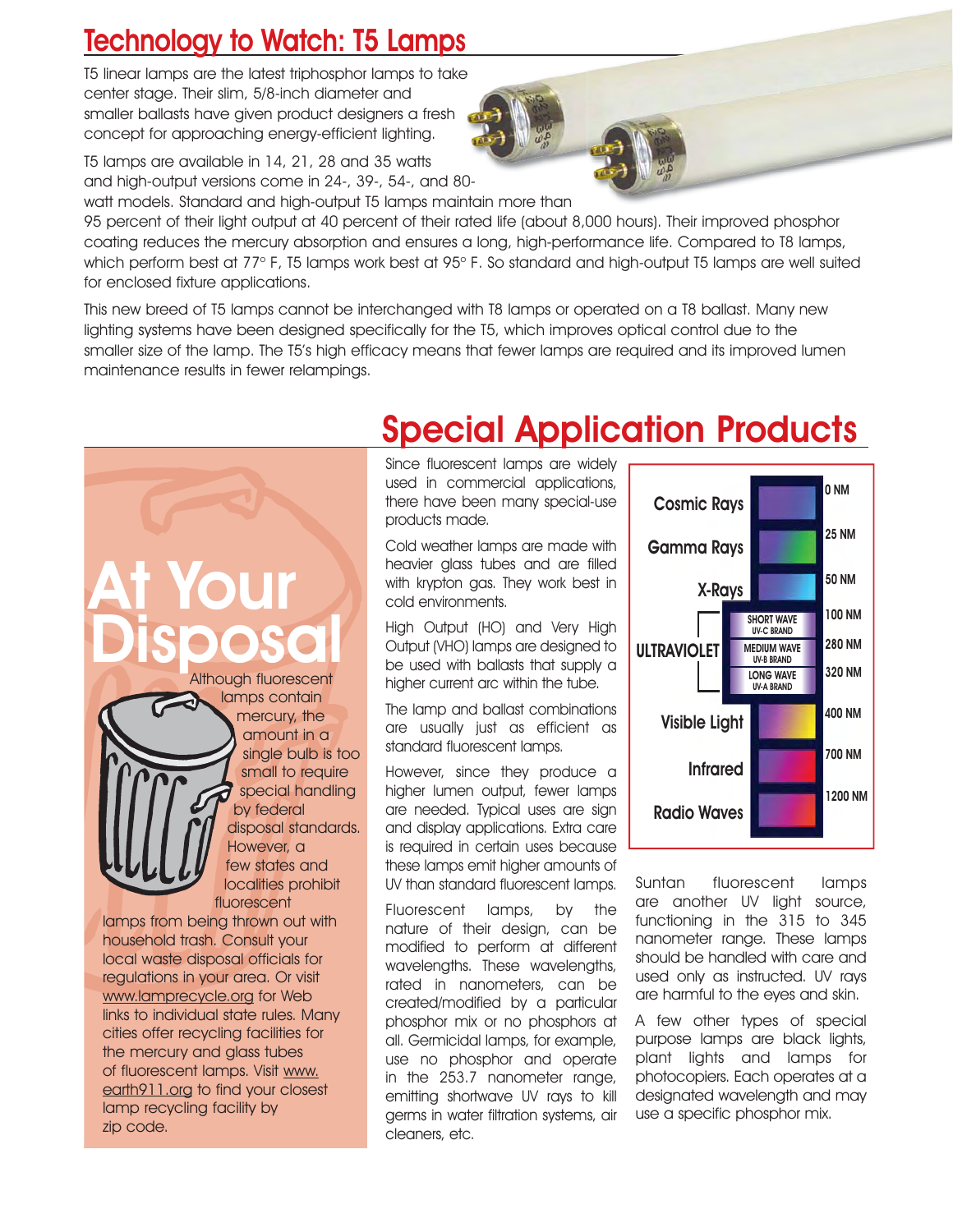





# **T2 Subminiature Lamps**

| Watts | <b>Bulb</b>    | <b>Base</b> | Satco<br>Product<br><b>Number</b> |   | <b>Lamp Code</b> | Color          | <b>CCT</b><br>(K) | <b>CRI</b> | Carton | Avg.<br>Rated<br>Hours | <b>Initial</b><br>Lumens | Nominal<br>Length |        | <b>MOL</b> Notes |
|-------|----------------|-------------|-----------------------------------|---|------------------|----------------|-------------------|------------|--------|------------------------|--------------------------|-------------------|--------|------------------|
| 6     | T <sub>2</sub> | Axial       | <b>S6488</b>                      | ▲ | FM6/830          | Warm           | 3000K             | 80         | 20     | 10000                  | 330                      | 8.6''             | 8.6''  | 5                |
|       |                | þ           | <b>S2900</b>                      | ▲ | FM6/835          | <b>Neutral</b> | 3500K             | 80         | 20     | 10000                  | 330                      | 8.6''             | 8.6''  | 5                |
|       |                |             | S6489                             | ▲ | <b>FM6/841</b>   | Cool           | 4100K             | 80         | 20     | 10000                  | 330                      | 8.6''             | 8.6''  | 5                |
|       |                |             |                                   |   |                  |                |                   |            |        |                        |                          |                   |        |                  |
| 8     | T <sub>2</sub> | Axial       | S6490                             | ▲ | <b>FM8/830</b>   | Warm           | 3000K             | 80         | 20     | 10000                  | 540                      | 12.6''            | 12.6'' | 5                |
|       |                | þ           | S2901                             | ▲ | FM8/835          | <b>Neutral</b> | 3500K             | 80         | 20     | 10000                  | 540                      | 12.6''            | 12.6'' | 5                |
|       |                |             | S6491                             | ▲ | <b>FM8/841</b>   | Cool           | 4100K             | 80         | 20     | 10000                  | 540                      | 12.6''            | 12.6'' | 5                |
|       |                |             |                                   |   |                  |                |                   |            |        |                        |                          |                   |        |                  |
| 11    | T <sub>2</sub> | Axial       | S6492                             | ▲ | FM11/830         | Warm           | 3000K             | 80         | 20     | 10000                  | 750                      | 16.6"             | 16.6'' | 5                |
|       |                | þ           | S2902                             | ▲ | FM11/835         | <b>Neutral</b> | 3500K             | 80         | 20     | 10000                  | 750                      | 16.6"             | 16.6"  | 5                |
|       |                |             | S6493                             | ▲ | FM11/841         | Cool           | 4100K             | 80         | 20     | 10000                  | 750                      | 16.6"             | 16.6'' | 5                |
|       |                |             |                                   |   |                  |                |                   |            |        |                        |                          |                   |        |                  |
| 13    | T <sub>2</sub> | Axial       | S6494                             | ▲ | FM13/830         | Warm           | 3000K             | 80         | 20     | 10000                  | 930                      | 20.6"             | 20.6"  | 5                |
|       |                | Þ           | S2903                             | ▲ | FM13/835         | <b>Neutral</b> | 3500K             | 80         | 20     | 10000                  | 930                      | 20.6"             | 20.6'' | 5                |
|       |                |             | S6495                             | ▲ | <b>FM13/841</b>  | Cool           | 4100K             | 80         | 20     | 10000                  | 930                      | 20.6"             | 20.6"  | 5                |

#### **T5 Preheat Lamps**

| Watts | <b>Bulb</b>    | <b>Base</b> | Satco<br>Product<br><b>Number</b> | Lamp Code      | Color              | <b>CCT</b><br>(K) | <b>CRI</b> | Carton | Avg.<br>Rated<br>Hours | Initial<br>Lumens | Nominal<br>Length |         | <b>MOL</b> Notes |
|-------|----------------|-------------|-----------------------------------|----------------|--------------------|-------------------|------------|--------|------------------------|-------------------|-------------------|---------|------------------|
| 4     | T <sub>5</sub> | Mini Bi Pin | <b>S1900</b>                      | <b>F4T5/CW</b> | Cool White         | 4100              | 60         | 20     | 5000                   | 135               | 6''               | 5.91''  |                  |
|       |                | ڇ⊏          | <b>S2908</b>                      | <b>F4T5/D</b>  | Daylight           | 6500              | 75         | 20     | 5000                   | 115               | 6''               | 5.91''  |                  |
|       |                |             | S2904                             | F4T5/BL        | <b>Black Light</b> | n/a               | n/a        | 20     | 5000                   | n/a               | 6''               | 5.91''  |                  |
|       |                |             | <b>S6405</b>                      | F4T5/BLB       | <b>Blk Lt Blue</b> | n/a               | n/a        | 20     | 5000                   | n/a               | 6 <sup>''</sup>   | 5.91''  | 2                |
| 6     | T <sub>5</sub> | Mini Bi Pin | S1902                             | <b>F6T5/CW</b> | Cool White         | 4200              | 62         | 20     | 5000                   | 270               | Q''               | 8.91"   |                  |
|       |                | ד⊑          | <b>S2909</b>                      | F6T5/D         | Daylight           | 6500              | 76         | 20     | 5000                   | 260               | 9''               | 8.91"   |                  |
|       |                |             | <b>S2905</b>                      | F6T5/BL        | <b>Black Light</b> | n/a               | n/a        | 20     | 5000                   | n/a               | Q''               | 8.91"   |                  |
|       |                |             | <b>S2907</b>                      | F6T5/BLB       | <b>Blk Lt Blue</b> | n/a               | n/a        | 20     | 5000                   | n/a               | 9''               | 8.91"   | $\overline{2}$   |
| 8     | T <sub>5</sub> | Mini Bi Pin | <b>S1905</b>                      | F8T5/WW        | <b>Warm White</b>  | 3000              | 52         | 20     | 5000                   | 400               | 12"               | 11.91'' |                  |
|       |                | Γቴ          | <b>S1904</b>                      | <b>F8T5/CW</b> | Cool White         | 4200              | 62         | 20     | 5000                   | 390               | 12"               | 11.91'' |                  |
|       |                |             | <b>S2910</b>                      | F8T5/D         | <b>Daylight</b>    | 6500              | 76         | 20     | 5000                   | 350               | 12"               | 11.91'' |                  |
|       |                |             | <b>S2906</b>                      | <b>F8T5/BL</b> | <b>Black Light</b> | n/a               | n/a        | 20     | 5000                   | n/a               | 12"               | 11.91'' |                  |
|       |                |             | <b>S6406</b>                      | F8T5/BLB       | <b>Blk Lt Blue</b> | n/a               | n/a        | 20     | 5000                   | n/a               | 12"               | 11.91'' | $\overline{2}$   |
|       |                |             |                                   |                |                    |                   |            |        |                        |                   |                   |         |                  |
| 13    | T <sub>5</sub> | Mini Bi Pin | <b>S1907</b>                      | F13T5/WW       | <b>Warm White</b>  | 3000              | 52         | 20     | 5000                   | 880               | 21"               | 20.91   |                  |
|       |                | B           | <b>S1906</b>                      | F13T5/CW       | Cool White         | 4200              | 62         | 20     | 5000                   | 860               | 21"               | 20.91   |                  |
|       |                |             | S2911                             | F13T5/D        | Daylight           | 6500              | 76         | 20     | 5000                   | 780               | 21"               | 20.91   |                  |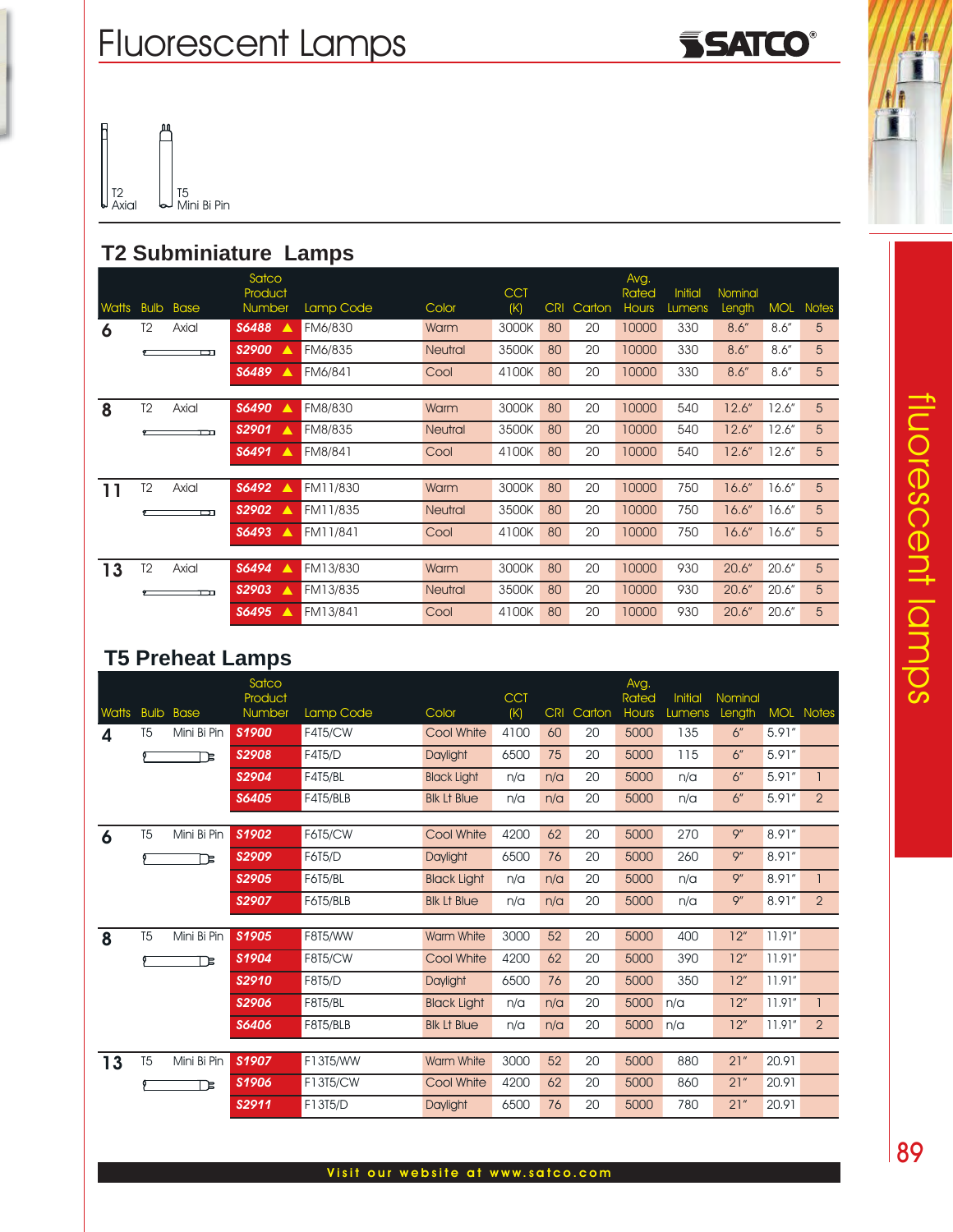



# **T5 High Performance Lamps**

| Watts |                | <b>Bulb Base</b> | Satco<br>Product<br><b>Number</b> |                  | Lamp Code           | Color          | <b>CCT</b><br>(K) | <b>CRI</b> | Carton | Avg.<br><b>Rated</b><br>Hours | <b>Initial</b><br>Lumens | Nominal<br>Length |       | <b>MOL</b> Notes |
|-------|----------------|------------------|-----------------------------------|------------------|---------------------|----------------|-------------------|------------|--------|-------------------------------|--------------------------|-------------------|-------|------------------|
| 14    | T <sub>5</sub> | Mini Bipin       | S6425                             | $\blacktriangle$ | <b>FP14/830/ECO</b> | Warm           | 3000              | 82         | 40     | 20000                         | 1275                     | 24"               | 22.2" |                  |
|       |                | ڇ                | S6426                             | ▲                | <b>FP14/835/ECO</b> | <b>Neutral</b> | 3500              | 82         | 40     | 20000                         | 1275                     | 24"               | 22.2" |                  |
|       |                |                  | S6427                             | ▲                | FP14/841/ECO        | Cool           | 4100              | 82         | 40     | 20000                         | 1275                     | 24''              | 22.2" |                  |
|       |                |                  |                                   |                  |                     |                |                   |            |        |                               |                          |                   |       |                  |
| 21    | T <sub>5</sub> | Mini Bipin       | <b>S6428</b>                      | ▲                | FP21/830/ECO        | Warm           | 3000              | 82         | 40     | 20000                         | 2000                     | 36"               | 34''  |                  |
|       |                | ڇ                | S6429                             | ▲                | FP21/835/ECO        | <b>Neutral</b> | 3500              | 82         | 40     | 20000                         | 2000                     | 36"               | 34''  |                  |
|       |                |                  | <b>S6430</b>                      | ▲                | <b>FP21/841/ECO</b> | Cool           | 4100              | 82         | 40     | 20000                         | 2000                     | 36"               | 34''  |                  |
|       |                |                  |                                   |                  |                     |                |                   |            |        |                               |                          |                   |       |                  |
| 28    | T <sub>5</sub> | Mini Bipin       | S6431                             | ▲                | FP28/830/ECO        | Warm           | 3000              | 82         | 40     | 20000                         | 2750                     | 48"               | 45.8" |                  |
|       |                | ъ.               | S6432                             | ▲                | <b>FP28/835/ECO</b> | Neutral        | 3500              | 82         | 40     | 20000                         | 2750                     | 48"               | 45.8" |                  |
|       |                |                  | S6435                             | ▲                | <b>FP28/841/ECO</b> | Cool           | 4100              | 82         | 40     | 20000                         | 2750                     | 48"               | 45.8" |                  |
|       |                |                  |                                   |                  |                     |                |                   |            |        |                               |                          |                   |       |                  |
| 35    | T <sub>5</sub> | Mini Bipin       | S6434                             | ▲                | FP35/830/ECO        | Warm           | 3000              | 82         | 40     | 20000                         | 3425                     | 60"               | 57.6  |                  |
|       |                | Ъ                | S6435                             | ▲                | FP35/835/ECO        | <b>Neutral</b> | 3500              | 82         | 40     | 20000                         | 3425                     | 60"               | 57.6  |                  |
|       |                |                  | S6436                             | ▲                | <b>FP35/841/ECO</b> | Cool           | 4100              | 82         | 40     | 20000                         | 3425                     | 60"               | 57.6  |                  |

#### **T5 HO High Performance Lamps**

|       |                |                  | Satco<br>Product |   |                        |                | <b>CCT</b> |            |        | Avg.<br>Rated | <b>Initial</b> | Nominal |        |                  |
|-------|----------------|------------------|------------------|---|------------------------|----------------|------------|------------|--------|---------------|----------------|---------|--------|------------------|
| Watts |                | <b>Bulb Base</b> | <b>Number</b>    |   | Lamp Code              | Color          | (K)        | <b>CRI</b> | Carton | <b>Hours</b>  | Lumens         | Length  |        | <b>MOL</b> Notes |
| 24    | T5             | Mini Bipin       | S6437            | ▲ | <b>FP24/830/HO/ECO</b> | Warm           | 3000       | 82         | 40     | 20000         | 1875           | 24''    | 22.2"  |                  |
|       |                | ڇ                | S6438            | ▲ | <b>FP24/835/HO/ECO</b> | <b>Neutral</b> | 3500       | 82         | 40     | 20000         | 1875           | 24''    | 22.2"  |                  |
|       |                |                  | S6439            | ▲ | <b>FP24/841/HO/ECO</b> | Cool           | 4100       | 82         | 40     | 20000         | 1875           | 24''    | 22.2"  |                  |
|       |                |                  |                  |   |                        |                |            |            |        |               |                |         |        |                  |
| 39    | T <sub>5</sub> | Mini Bipin       | S6440            | ▲ | FP39/830/HO/ECO        | Warm           | 3000       | 82         | 40     | 20000         | 3300           | 36"     | 34''   |                  |
|       |                | ڇ                | S6441            | ▲ | <b>FP39/835/HO/ECO</b> | <b>Neutral</b> | 3500       | 82         | 40     | 20000         | 3300           | 36"     | 34''   |                  |
|       |                |                  | S6442            | ▲ | <b>FP39/841/HO/ECO</b> | Cool           | 4100       | 82         | 40     | 20000         | 3300           | 36"     | 34''   |                  |
|       |                |                  |                  |   |                        |                |            |            |        |               |                |         |        |                  |
| 54    | T <sub>5</sub> | Mini Bipin       | S6443            | ▲ | FP54/830/HO/ECO        | Warm           | 3000       | 82         | 40     | 20000         | 4725           | 48"     | 45.8"  |                  |
|       |                | ڇ                | S6444            | ▲ | FP54/835/HO/ECO        | <b>Neutral</b> | 3500       | 82         | 40     | 20000         | 4725           | 48"     | 45.8"  |                  |
|       |                |                  | S6445            | ▲ | <b>FP54/841/HO/ECO</b> | Cool           | 4100       | 82         | 40     | 20000         | 4725           | 48"     | 45.8"  |                  |
|       |                |                  |                  |   |                        |                |            |            |        |               |                |         |        |                  |
| 80    | T5             | Mini Bipin       | S6446            | ▲ | FP80/830/HO/ECO        | Warm           | 3000       | 82         | 40     | 20000         | 6575           | 60"     | 57.6'' |                  |
|       |                | B                | S6447            | ▲ | FP80/835/HO/ECO        | <b>Neutral</b> | 3500       | 82         | 40     | 20000         | 6575           | 60"     | 57.6'' |                  |
|       |                |                  | S6448            | ▲ | FP80/841/HO/ECO        | Cool           | 4100       | 82         | 40     | 20000         | 6575           | 60"     | 57.6'' |                  |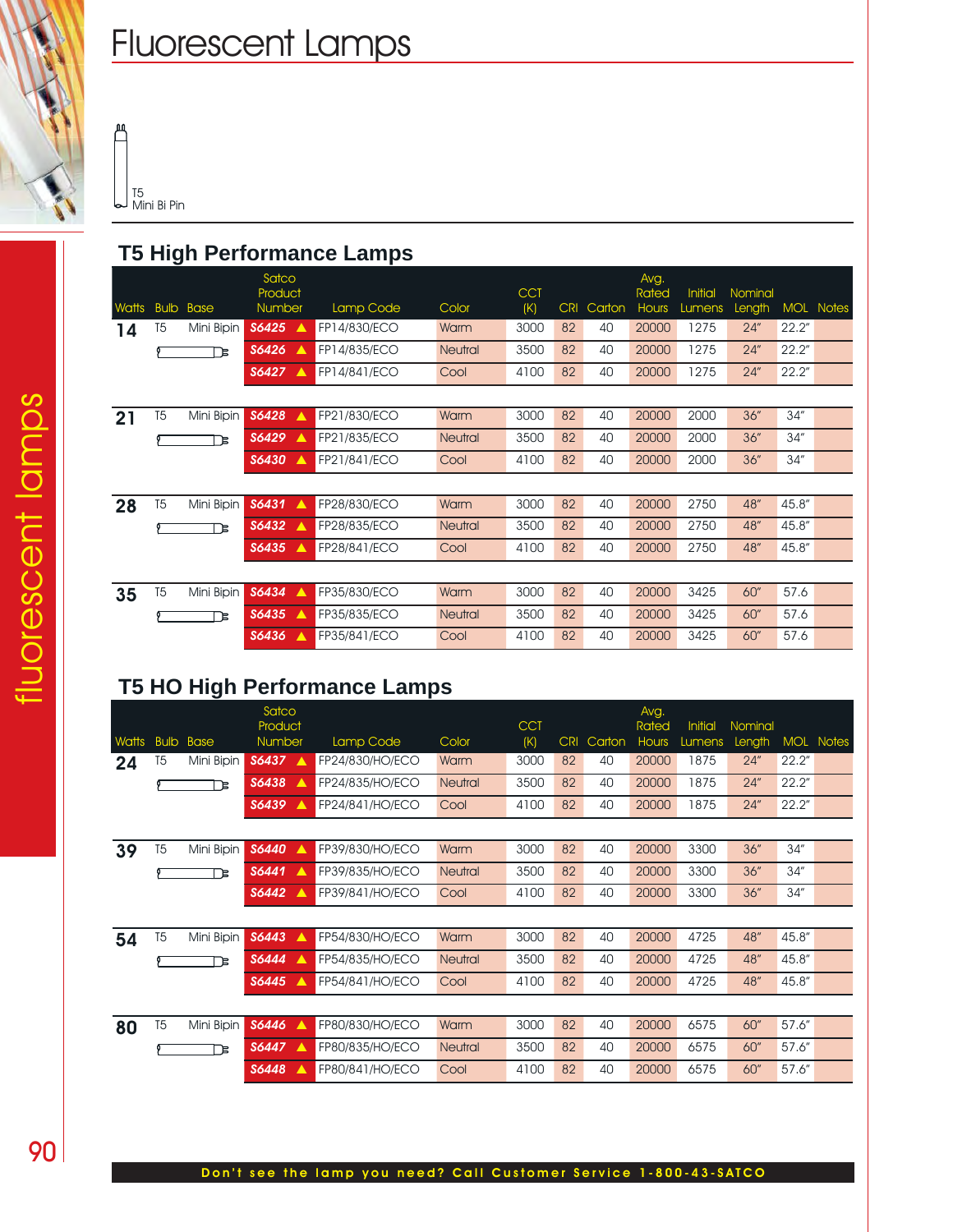T5 Mini Bi Pin T5 2GX13 T6 Single Pin

# **T5 Circline High Performance Lamps**

| Watts |                | <b>Bulb Base</b> | Satco<br>Product<br><b>Number</b> | Lamp Code           | Color          | <b>CCT</b><br>(K) | <b>CRI</b> | Carton | Avg.<br><b>Rated</b><br>Hours | <b>Initial</b><br>Lumens | Nominal<br><b>Diameter</b> | <b>Notes</b> |
|-------|----------------|------------------|-----------------------------------|---------------------|----------------|-------------------|------------|--------|-------------------------------|--------------------------|----------------------------|--------------|
| 22    | T5             | 2GX13            | S2955<br>$\blacktriangle$         | FPC22/830           | Warm           | 3000              | 82         | 12     | 12000                         | 1800                     | 8''                        |              |
|       |                |                  | S2956<br>▲                        | FPC22/835           | <b>Neutral</b> | 3500              | 82         | 12     | 12000                         | 1800                     | 8''                        |              |
|       |                |                  | S2957<br>▲                        | <b>FPC22/841</b>    | Cool           | 4100              | 82         | 12     | 12000                         | 1800                     | 8''                        |              |
|       |                |                  |                                   |                     |                |                   |            |        |                               |                          |                            |              |
| 40    | T <sub>5</sub> | 2GX13            | S2958<br>$\blacktriangle$         | FPC40/830           | Warm           | 3000              | 82         | 12     | 12000                         | 3200                     | 12"                        |              |
|       |                |                  | S2959<br>▲                        | FPC40/835           | <b>Neutral</b> | 3500              | 82         | 12     | 12000                         | 3200                     | 12"                        |              |
|       |                |                  | <b>S2960</b><br>$\blacktriangle$  | FPC40/841           | Cool           | 4100              | 82         | 12     | 12000                         | 3200                     | 12"                        |              |
|       |                |                  |                                   |                     |                |                   |            |        |                               |                          |                            |              |
| 55    | T <sub>5</sub> | 2GX13            | S2961<br>$\blacktriangle$         | <b>FPC55/830/HO</b> | Warm           | 3000              | 82         | 12     | 12000                         | 4000                     | 16"                        |              |
|       |                |                  | S2962<br>▲                        | <b>FPC55/835/HO</b> | <b>Neutral</b> | 3500              | 82         | 12     | 12000                         | 4000                     | 16"                        |              |
|       |                |                  | S2963<br>▲                        | <b>FPC55/841/HO</b> | Cool           | 4100              | 82         | 12     | 12000                         | 4000                     | 16"                        |              |

# **T6 & T8 Instant Start Slimline Lamps**

| Watts | <b>Bulb</b>    | <b>Base</b>                    | Satco<br>Product<br><b>Number</b> |                  | Lamp Code       | Color             | <b>CCT</b><br>(K) | <b>CRI</b> | Carton | Avg.<br><b>Rated</b><br><b>Hours</b> | <b>Initial</b><br>Lumens | Nominal<br>Length |      | <b>MOL</b> Notes |
|-------|----------------|--------------------------------|-----------------------------------|------------------|-----------------|-------------------|-------------------|------------|--------|--------------------------------------|--------------------------|-------------------|------|------------------|
| 25    | T6             | Single Pin                     | <b>S6470</b>                      | $\blacktriangle$ | F42T6/WW        | <b>Warm White</b> | 3000              | 52         | 24     | 7500                                 | 1825                     | 42"               | 40"  |                  |
|       |                | ⊪                              | S2929                             | $\blacktriangle$ | F42T6/D35       | <b>Neutral</b>    | 3500              | 70         | 24     | 7500                                 | 1830                     | 42"               | 40"  |                  |
|       |                |                                | S6471                             | ▲                | F42T6/CW        | Cool White        | 4200              | 62         | 24     | 7500                                 | 1750                     | 42"               | 40"  |                  |
|       |                | <b>SHATTER</b><br><b>PROOF</b> | S6591                             | ▲                | F42T6/CW/TF     | Cool White        | 4200              | 62         | 24     | 7500                                 | 1750                     | 42"               | 40"  | 9                |
|       |                |                                |                                   |                  |                 |                   |                   |            |        |                                      |                          |                   |      |                  |
| 38    | T6             | Single Pin                     | <b>S6473</b>                      | ▲                | F64T6/WW        | <b>Warm White</b> | 3000              | 52         | 24     | 7500                                 | 2900                     | 64"               | 62"  |                  |
|       |                | ⊪                              | S6474                             | ▲                | F64T6/D35       | <b>Neutral</b>    | 3500              | 70         | 24     | 7500                                 | 2930                     | 64''              | 62"  |                  |
|       |                |                                | <b>S6475</b>                      | $\blacktriangle$ | <b>F64T6/CW</b> | Cool White        | 4200              | 62         | 24     | 7500                                 | 2800                     | 64"               | 62"  |                  |
|       |                | <b>SHATTER</b><br><b>PROOF</b> | S6592                             | $\blacktriangle$ | F64T6/CW/TF     | Cool White        | 4200              | 62         | 24     | 7500                                 | 2800                     | 64"               | 62"  | 9                |
|       |                |                                |                                   |                  |                 |                   |                   |            |        |                                      |                          |                   |      |                  |
| 38    | T <sub>8</sub> | Single Pin                     | S6477                             | ▲                | <b>F72T8/WW</b> | <b>Warm White</b> | 3000              | 52         | 24     | 7500                                 | 3100                     | 72"               | 70'' |                  |
|       |                | ℡                              | <b>S6478</b>                      | ▲                | <b>F72T8/CW</b> | Cool White        | 4200              | 62         | 24     | 7500                                 | 3050                     | 72"               | 70"  |                  |
|       |                |                                | <b>S6476</b>                      | ▲                | F72T8/D         | Daylight          | 6500              | 76         | 24     | 7500                                 | 2288                     | 72"               | 70"  |                  |
|       |                |                                |                                   |                  |                 |                   |                   |            |        |                                      |                          |                   |      |                  |
| 51    | T <sub>8</sub> | Single Pin                     | <b>S2930</b>                      | ▲                | <b>F96T8/CW</b> | Cool White        | 4200              | 62         | 24     | 7500                                 | 4000                     | 96"               | 94'' |                  |
|       |                | IIÞ                            | S2931                             | ▲                | F96T8/D         | Daylight          | 6500              | 76         | 24     | 7500                                 | 3550                     | 96''              | 94'' |                  |

#### Visit our website at www.satco.com

fluorescent lamps 91fluorescent lamps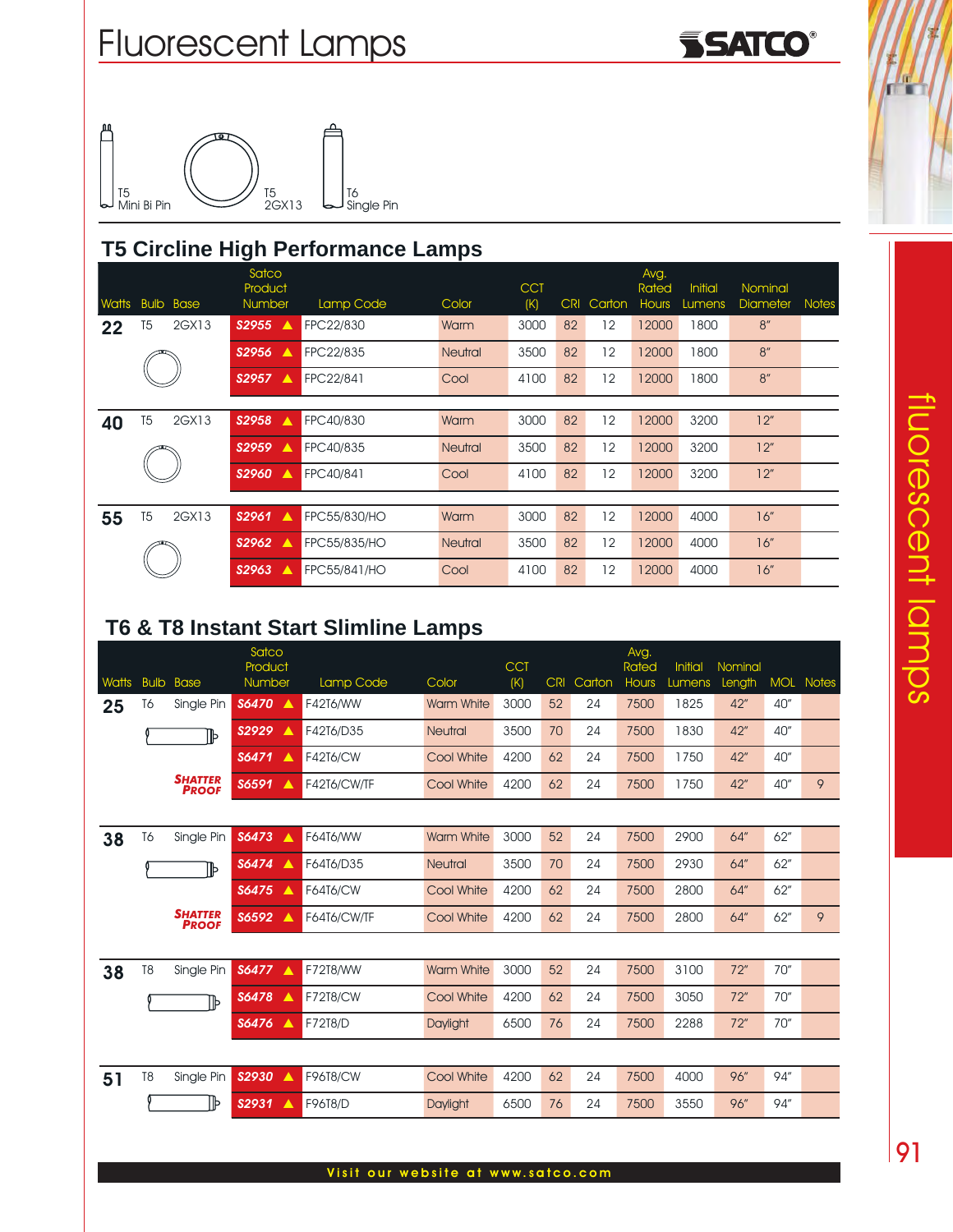

#### **T8 Preheat Lamps (Magetic Ballast)**

| Watts |                | <b>Bulb Base</b> | Satco<br>Product<br><b>Number</b> |    | Lamp Code           | Color              | <b>CCT</b><br>(K) | <b>CRI</b> | Carton | Avg.<br><b>Rated</b><br>Hours | <b>Initial</b><br>Lumens | Nominal<br>Length | <b>MOL</b> | <b>Notes</b>   |
|-------|----------------|------------------|-----------------------------------|----|---------------------|--------------------|-------------------|------------|--------|-------------------------------|--------------------------|-------------------|------------|----------------|
| 15    | T <sub>8</sub> | Med Bi Pin       | $S6512 \triangle$                 |    | F15T8/WW            | <b>Warm White</b>  | 3000              | 52         | 24     | 7500                          | 845                      | 18"               | 17.78"     |                |
|       |                | ℔                | S6510                             | ▲  | F15T8/CW            | Cool White         | 4100              | 62         | 24     | 7500                          | 850                      | 18"               | 17.78"     |                |
|       |                |                  | S6665                             | г  | <b>F15T8/SUN</b>    | <b>Full Spec</b>   | 6250              | 94.5       | 6      | 12000                         | 600                      | 18"               | 17.78"     |                |
|       |                |                  | S6511                             | ▲  | F15T8/D             | Daylight           | 6500              | 76         | 24     | 7500                          | 750                      | 18"               | 17.78"     |                |
|       |                |                  | S4574                             | п  | F15T8/BL            | <b>Black Light</b> | n/a               | n/a        | 25     | 7500                          | n/a                      | 18"               | 17.78"     |                |
|       |                |                  | S6407                             | г  | F15T8/BLB           | <b>Blk Lt Blue</b> | n/a               | n/a        | 20     | 7500                          | n/a                      | 18"               | 17.78"     | $\overline{2}$ |
|       |                |                  |                                   |    |                     |                    |                   |            |        |                               |                          |                   |            |                |
| 18    | T <sub>8</sub> | Med Bi Pin       | S6513                             | ▲  | F18T8/CW/K24        | Cool White         | 4100              | 62         | 24     | 7500                          | 1035                     | 24''              | 23.78"     | $\mathbf{3}$   |
|       |                | ١E               | S6514                             | ▲  | F18T8/CW/K26        | Cool White         | 4100              | 62         | 24     | 7500                          | 1079                     | 26''              | 25.78"     | $\mathbf{3}$   |
|       |                |                  | S6515                             | ▲  | <b>F18T8/CW/K28</b> | Cool White         | 4100              | 62         | 24     | 7500                          | 1131                     | 28''              | 27.78"     | $\mathbf{3}$   |
|       |                |                  | S6516                             | ▲  | F18T8/CW/K30        | Cool White         | 4100              | 62         | 24     | 7500                          | 1200                     | 30"               | 29.78"     | $\mathbf{3}$   |
|       |                |                  |                                   |    |                     |                    |                   |            |        |                               |                          |                   |            |                |
| 30    | T <sub>8</sub> | Med Bi Pin       | S6519                             | ▲  | F30T8/WW            | <b>Warm White</b>  | 3000              | 52         | 24     | 7500                          | 2150                     | 36"               | 35.78"     |                |
|       |                | ₿                | S6517                             | ▁▲ | <b>F30T8/CW</b>     | Cool White         | 4100              | 62         | 24     | 7500                          | 1380                     | 36"               | 35.78"     |                |
|       |                |                  | S6518                             | ▲  | F30T8/D             | <b>Daylight</b>    | 6500              | 76         | 24     | 7500                          | 2180                     | 36"               | 35.78"     |                |

# **T8 Instant / Rapid Start Lamps (Electonic Ballast) 24" & 36"**

| Watts | <b>Bulb</b>    | <b>Base</b>                    | Satco<br>Product<br><b>Number</b> |                       | Lamp Code               | Color            | <b>CCT</b><br>(K) | <b>CRI</b> | Carton | Avg.<br><b>Rated</b><br>Hours | <b>Initial</b><br>Lumens | Nominal<br>Length | <b>MOL</b> | <b>Notes</b>   |
|-------|----------------|--------------------------------|-----------------------------------|-----------------------|-------------------------|------------------|-------------------|------------|--------|-------------------------------|--------------------------|-------------------|------------|----------------|
| 17    | T8             | Med. Bi Pin                    | <b>S6520</b>                      | $\blacktriangleright$ | F17T8/730/ECO           | Warm             | 3000              | 75         | 30     | 20000                         | 1300                     | 24''              | 23.78"     | $\overline{4}$ |
|       |                | 飞                              | S6523                             | $\blacktriangle$      | F17T8/830/ECO           | Warm             | 3000              | 82         | 30     | 20000                         | 1400                     | 24''              | 23.78"     | $\overline{4}$ |
|       |                |                                | S6521                             |                       | F17T8/735/ECO           | <b>Neutral</b>   | 3500              | 75         | 30     | 20000                         | 1300                     | 24''              | 23.78"     | $\overline{4}$ |
|       |                |                                | S6524                             | ◢                     | F17T8/835/ECO           | <b>Neutral</b>   | 3500              | 82         | 30     | 20000                         | 1400                     | 24''              | 23.78"     | $\overline{4}$ |
|       |                |                                | S6522                             | <b>A</b>              | F17T8/741/ECO           | Cool             | 4100              | 75         | 30     | 20000                         | 1300                     | 24''              | 23.78"     | $\overline{4}$ |
|       |                | <b>SHATTER</b><br><b>PROOF</b> | S6583                             | ∽                     | <b>F17T8/741/TF/ECO</b> | Cool             | 4100              | 75         | 30     | 20000                         | 1300                     | 24''              | 23.78"     | 4,9            |
|       |                |                                | S6525                             | $\blacktriangle$      | F17T8/841/ECO           | Cool             | 4100              | 82         | 30     | 20000                         | 1400                     | 24''              | 23.78"     | $\overline{4}$ |
|       |                |                                | S2913                             | г                     | F17T8/SUN               | <b>Full Spec</b> | 6250              | 94.5       | 6      | 14,000                        | 750                      | 24''              | 23.78"     | $\overline{4}$ |
|       |                |                                |                                   |                       |                         |                  |                   |            |        |                               |                          |                   |            |                |
| 25    | T <sub>8</sub> | Med. Bi Pin                    | S6526                             | - 4                   | F25T8/730/ECO           | Warm             | 3000              | 75         | 30     | 20000                         | 2025                     | 36''              | 35.78"     | $\overline{4}$ |
|       |                | 飞                              | S6529                             | <b>A</b>              | F25T8/830/ECO           | Warm             | 3000              | 82         | 30     | 20000                         | 2150                     | 36''              | 35.78"     | $\overline{4}$ |
|       |                |                                | S6527                             | ◢                     | F25T8/735/ECO           | <b>Neutral</b>   | 3500              | 75         | 30     | 20000                         | 2025                     | 36"               | 35.78"     | $\overline{4}$ |
|       |                |                                | S6530                             | ▲                     | F25T8/835/ECO           | <b>Neutral</b>   | 3500              | 82         | 30     | 20000                         | 2150                     | 36"               | 35.78"     | $\overline{4}$ |
|       |                |                                | S6528                             | $\blacktriangle$      | F25T8/741/ECO           | Cool             | 4100              | 75         | 30     | 20000                         | 2025                     | 36"               | 35.78"     | $\overline{4}$ |
|       |                | <b>SHATTER</b><br><b>PROOF</b> | S6584                             | $\blacktriangle$      | F25T8/741/TF/ECO        | Cool             | 4100              | 75         | 30     | 20000                         | 2025                     | 36"               | 35.78"     | 4,9            |
|       |                |                                | S6531                             | - 4                   | F25T8/841/ECO           | Cool             | 4100              | 82         | 30     | 20000                         | 2150                     | 36"               | 35.78"     | $\overline{4}$ |
|       |                |                                | S2914                             |                       | <b>F25T8/SUN</b>        | <b>Full Spec</b> | 6250              | 94.5       | 6      | 14,000                        | 1200                     | 36"               | 35.78"     | $\overline{4}$ |

#### Don't see the lamp you need? Call Customer Service 1-800-43-SATCO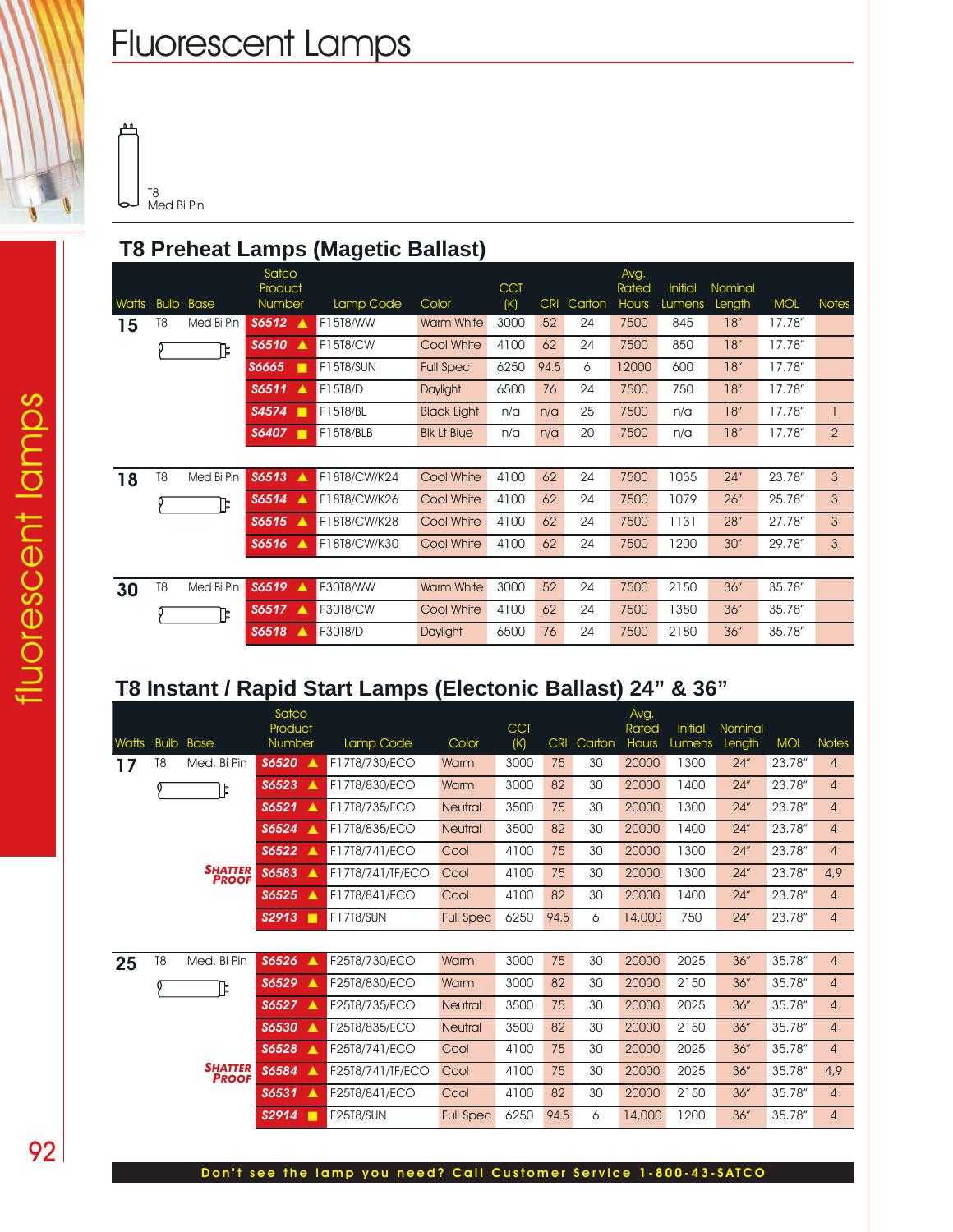



# **T8 Instant / Rapid Start Lamps (Electonic Ballast) 48"**

| Watts |                | <b>Bulb Base</b>               | Satco<br><b>Product</b><br>Number |                  | <b>Lamp Code</b> | Color          | <b>CCT</b><br>(K) | <b>CRI</b> | Carton | Avg.<br><b>Rated</b><br>Hours | <b>Initial</b><br>Lumens | Nominal<br>Length | <b>MOL</b> | <b>Notes</b>   |
|-------|----------------|--------------------------------|-----------------------------------|------------------|------------------|----------------|-------------------|------------|--------|-------------------------------|--------------------------|-------------------|------------|----------------|
| 32    | T <sub>8</sub> | Med Bi Pin                     | S6617                             |                  | F32T8/730/ENV    | Warm           | 3000              | 75         | 30     | 20000                         | 2800                     | 48"               | 47.78"     | $\overline{4}$ |
|       |                | ℔                              | S6532                             | ▲                | F32T8/730/ECO    | Warm           | 3000              | 75         | 30     | 20000                         | 2800                     | 48"               | 47.78"     | $\overline{4}$ |
|       |                |                                | <b>S6401</b>                      |                  | F32T8/830/ENV    | Warm           | 3000              | 82         | 30     | 20000                         | 2950                     | 48"               | 47.78"     | $\overline{4}$ |
|       |                |                                | <b>S6535</b>                      | $\blacktriangle$ | F32T8/830/ECO    | Warm           | 3000              | 82         | 30     | 20000                         | 2950                     | 48"               | 47.78"     | $\overline{4}$ |
|       |                |                                | $S2915 \triangle$                 |                  | F32T8/830/XP/ECO | Warm           | 3000              | 85         | 30     | 24000                         | 3000                     | 48"               | 47.78"     | $\overline{4}$ |
|       |                |                                | <b>S6618</b>                      |                  | F32T8/735/ENV    | <b>Neutral</b> | 3500              | 75         | 30     | 20000                         | 2800                     | 48"               | 47.78"     | $\overline{4}$ |
|       |                |                                | S6533                             | ▲                | F32T8/735/ECO    | <b>Neutral</b> | 3500              | 75         | 30     | 20000                         | 2800                     | 48"               | 47.78"     | $\overline{4}$ |
|       |                |                                | <b>S6402</b>                      |                  | F32T8/835/ENV    | <b>Neutral</b> | 3500              | 82         | 30     | 20000                         | 2950                     | 48"               | 47.78"     | $\overline{4}$ |
|       |                |                                | $S6536 \triangle$                 |                  | F32T8/835/ECO    | <b>Neutral</b> | 3500              | 82         | 30     | 20000                         | 2950                     | 48"               | 47.78"     | $\overline{4}$ |
|       |                |                                | $$2916$ $\triangle$               |                  | F32T8/835/XP/ECO | <b>Neutral</b> | 3500              | 85         | 30     | 24000                         | 3000                     | 48"               | 47.78"     | $\overline{4}$ |
|       |                |                                | S6619                             |                  | F32T8/741/ENV    | Cool           | 4100              | 75         | 30     | 20000                         | 2800                     | 48"               | 47.78"     | $\overline{4}$ |
|       |                |                                | S6534                             | ▲                | F32T8/741/ECO    | Cool           | 4100              | 75         | 30     | 20000                         | 2800                     | 48"               | 47.78"     | $\overline{4}$ |
|       |                | <b>SHATTER</b><br><b>PROOF</b> | S6585                             | ▲                | F32T8/741/TF/ECO | Cool           | 4100              | 75         | 30     | 20000                         | 2750                     | 48"               | 47.78"     | 4,9            |
|       |                |                                | <b>S6403</b>                      |                  | F32T8/841/ENV    | Cool           | 4100              | 82         | 30     | 20000                         | 2950                     | 48"               | 47.78"     | $\overline{4}$ |
|       |                |                                | $S6537 \triangle$                 |                  | F32T8/841/ECO    | Cool           | 4100              | 82         | 30     | 20000                         | 2950                     | 48"               | 47.78"     | $\overline{4}$ |
|       |                |                                | $S2917 \triangle$                 |                  | F32T8/841/XP/ECO | Cool           | 4100              | 85         | 30     | 24000                         | 3000                     | 48"               | 47.78"     | $\overline{4}$ |
|       |                |                                | S6694                             |                  | F32T8/750/ENV    | Day Light      | 5000              | 75         | 30     | 20000                         | 2650                     | 48"               | 47.78"     | $\overline{4}$ |
|       |                |                                | S2918                             | ▲                | F32T8/750/ECO    | Day Light      | 5000              | 75         | 30     | 20000                         | 2650                     | 48"               | 47.78"     | $\overline{4}$ |
|       |                |                                | <b>S6404</b>                      |                  | F32T8/850/ENV    | Day Light      | 5000              | 80         | 30     | 20000                         | 2800                     | 48"               | 47.78"     | $\overline{4}$ |
|       |                |                                | S2919                             | $\blacktriangle$ | F32T8/850/ECO    | Day Light      | 5000              | 80         | 30     | 20000                         | 2800                     | 48"               | 47.78"     | $\overline{4}$ |
|       |                |                                | <b>S2920</b>                      | $\blacktriangle$ | F32T8/850/XP/ECO | Day Light      | 5000              | 85         | 30     | 24000                         | 2950                     | 48"               | 47.78"     | $\overline{4}$ |
|       |                |                                | S2922                             | п                | F32T8/SUN        | Day Light      | 6000              | 85         | 12     | 20000                         | 3000                     | 48"               | 47.78"     | $\overline{4}$ |
|       |                |                                | <b>S6695</b>                      |                  | F32T8/765/ENV    | Day Light      | 6500              | 75         | 30     | 20000                         | 2700                     | 48"               | 47.78"     | $\overline{4}$ |
|       |                |                                | S2921                             | ▲                | F32T8/765/ECO    | Day Light      | 6500              | 75         | 30     | 20000                         | 2700                     | 48"               | 47.78"     | $\overline{4}$ |

# T8 Instant / Rapid Start Lamps (Electonic Ballast) 60" & 96"

|       |                |                  | Satco<br><b>Product</b> |                  |                                    |                | <b>CCT</b> |            |        | Avg.<br><b>Rated</b> | <b>Initial</b> | <b>Nominal</b> |            |                |
|-------|----------------|------------------|-------------------------|------------------|------------------------------------|----------------|------------|------------|--------|----------------------|----------------|----------------|------------|----------------|
| Watts |                | <b>Bulb Base</b> | Number                  |                  | Lamp Code                          | Color          | (K)        | <b>CRI</b> | Carton | Hours                | Lumens         | Length         | <b>MOL</b> | <b>Notes</b>   |
| 40    | T <sub>8</sub> | Med Bi Pin       | S6544                   | ▲                | F40T8/730/ECO                      | Warm           | 3000       | 75         | 30     | 20000                | 3550           | 60"            | 59.61"     | $\overline{4}$ |
|       |                | 飞                | S6547                   | $\blacktriangle$ | F40T8/830/ECO                      | Warm           | 3000       | 82         | 30     | 20000                | 3650           | 60"            | 59.61"     | $\overline{4}$ |
|       |                |                  | S6545                   | $\blacktriangle$ | F40T8/735/ECO                      | <b>Neutral</b> | 3500       | 75         | 30     | 20000                | 3550           | 60"            | 59.61"     | $\overline{4}$ |
|       |                |                  | S6548                   | $\blacktriangle$ | F40T8/835/ECO                      | <b>Neutral</b> | 3500       | 82         | 30     | 20000                | 3650           | 60"            | 59.61"     | $\overline{4}$ |
|       |                |                  | S6546                   | ▲                | F40T8/741/ECO                      | Cool           | 4100       | 75         | 30     | 20000                | 3550           | 60"            | 59.61"     | $\overline{4}$ |
|       |                |                  | S6549                   | $\blacktriangle$ | F40T8/841/ECO                      | Cool           | 4100       | 82         | 30     | 20000                | 3650           | 60''           | 59.61"     | $\overline{4}$ |
|       |                |                  |                         |                  |                                    |                |            |            |        |                      |                |                |            |                |
| 59    | T <sub>8</sub> | Single Pin       | <b>S6538</b>            | $\blacktriangle$ | F96T8/730/ECO                      | Warm           | 3000       | 75         | 24     | 20000                | 5700           | 96"            | 94"        |                |
|       |                | ь                | S6541                   | ▲                | F96T8/830/ECO                      | Warm           | 3000       | 82         | 24     | 20000                | 5900           | 96"            | 94"        |                |
|       |                |                  | S6539                   | $\blacktriangle$ | F96T8/735/ECO                      | <b>Neutral</b> | 3500       | 75         | 24     | 20000                | 5700           | 96"            | 94"        |                |
|       |                |                  | S6542                   | $\blacktriangle$ | F96T8/835/ECO                      | <b>Neutral</b> | 3500       | 82         | 24     | 20000                | 5900           | 96"            | 94"        |                |
|       |                |                  | S6540                   | ▲                | F96T8/741/ECO                      | Cool           | 4100       | 75         | 24     | 20000                | 5700           | 96"            | 94"        |                |
|       |                |                  | S6543                   | ▲                | F96T8/841/ECO                      | Cool           | 4100       | 82         | 24     | 20000                | 5900           | 96"            | 94''       |                |
|       |                |                  | S6577                   | ▲                | F96T8/850/ECO                      | Day Light      | 5000       | 80         | 24     | 20000                | 5900           | 96''           | 94"        |                |
|       |                |                  |                         |                  | Visit our website at www.satco.com |                |            |            |        |                      |                |                |            |                |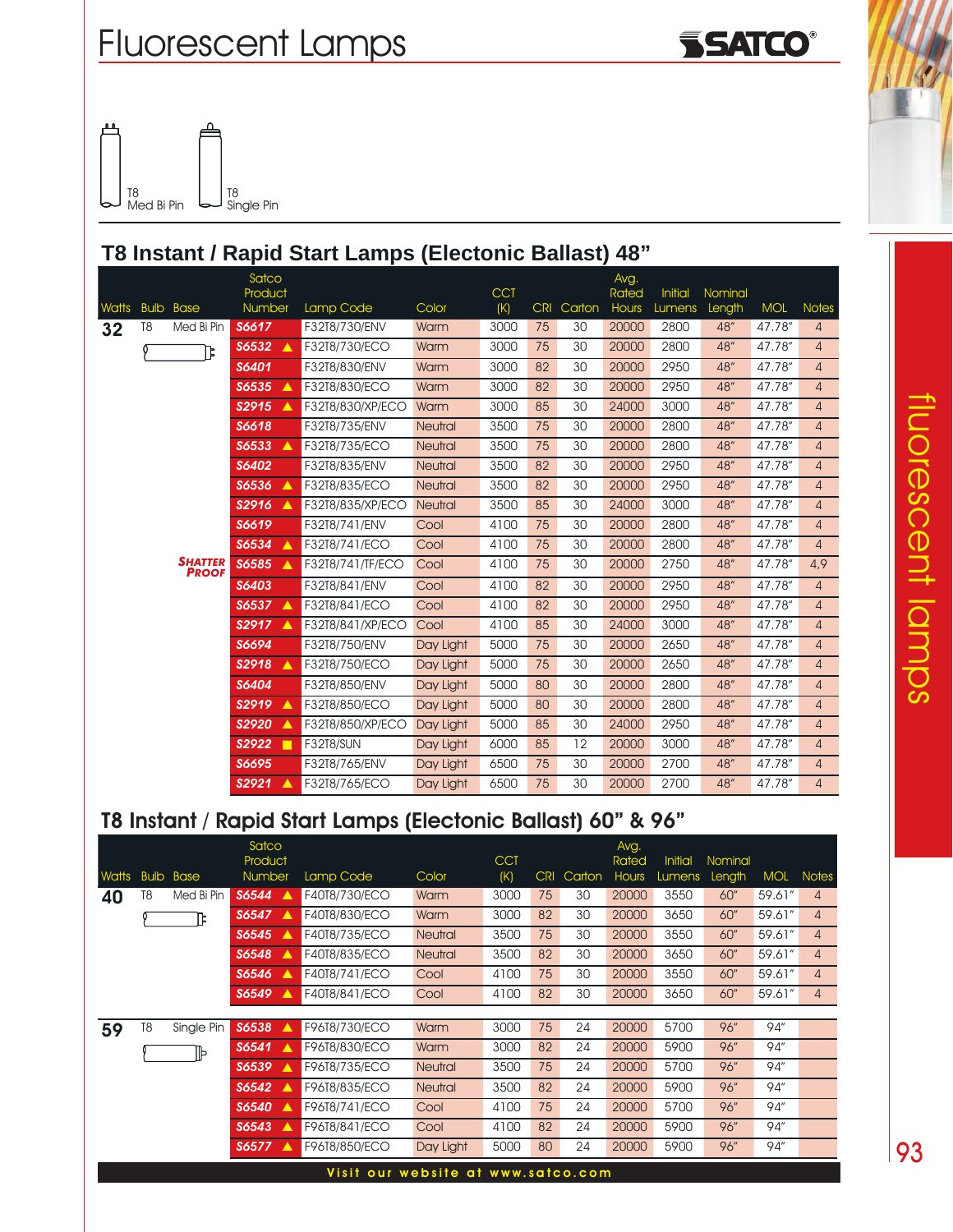

# **T8 U-Bend Instant / Rapid Start Lamps (Electonic Ballast)**

|       |                |                                | Satco<br><b>Product</b> |                  |                        |                | <b>CCT</b> |            |        | Avg.<br><b>Rated</b> | <b>Initial</b> | <b>Nominal</b> |        |                  |
|-------|----------------|--------------------------------|-------------------------|------------------|------------------------|----------------|------------|------------|--------|----------------------|----------------|----------------|--------|------------------|
| Watts |                | <b>Bulb Base</b>               | <b>Number</b>           |                  | Lamp Code              | Color          | (K)        | <b>CRI</b> | Carton | <b>Hours</b>         | Lumens         | Length         |        | <b>MOL</b> Notes |
| 31    | T <sub>8</sub> | Med Bi Pin                     | <b>S6550</b>            | ▲                | FBO31/830              | Warm           | 3000       | 82         | 15     | 20000                | 2725           | 22.5"          | 15/8'' | $\overline{4}$   |
|       |                |                                | S6551                   | ▲                | FBO31/835              | <b>Neutral</b> | 3500       | 82         | 15     | 20000                | 2725           | 22.5''         | 5/8''  | $\overline{4}$   |
|       |                |                                | S6552                   | ▲                | FBO31/841              | Cool           | 4100       | 82         | 15     | 20000                | 2725           | 22.5"          | 5/8''  | $\overline{4}$   |
|       |                |                                | S2923                   | ▲                | FBO31/750              | Day Light      | 5000       | 75         | 15     | 20000                | 2600           | 22.5''         | 5/8''  | $\overline{4}$   |
|       |                |                                |                         |                  |                        |                |            |            |        |                      |                |                |        |                  |
| 32    | T8             | Med Bi Pin                     | S6553                   | ▲                | FBO32/730/6/ECO        | Warm           | 3000       | 75         | 16     | 20000                | 2750           | 22.5''         | 6''    | $\overline{4}$   |
|       |                |                                | S6556                   | ▲                | FBO32/830/6/ECO        | Warm           | 3000       | 82         | 16     | 20000                | 2850           | 22.5''         | 6''    | $\overline{4}$   |
|       |                |                                | S6554                   | ▲                | FBO32/735/6/ECO        | <b>Neutral</b> | 3500       | 75         | 16     | 20000                | 2750           | 22.5''         | 6''    | $\overline{4}$   |
|       |                |                                | S6557                   | ▲                | FBO32/835/6/ECO        | <b>Neutral</b> | 3500       | 82         | 16     | 20000                | 2850           | 22.5''         | 6''    | $\overline{4}$   |
|       |                |                                | S6555                   | ▲                | FBO32/741/6/ECO        | Cool           | 4100       | 75         | 16     | 20000                | 2750           | 22.5''         | 6''    | $\overline{4}$   |
|       |                | <b>SHATTER</b><br><b>PROOF</b> | S6594                   | $\blacktriangle$ | FBO32/741/6/TF/ECO     | Cool           | 4100       | 75         | 16     | 20000                | 2750           | 22.5''         | 6''    | 4,9              |
|       |                |                                | S6558                   | ▲                | FBO32/841/6/ECO        | Cool           | 4100       | 82         | 16     | 20000                | 2850           | 22.5''         | 6''    | $\overline{4}$   |
|       |                |                                | S2924                   | ▲                | <b>FBO32/750/6/ECO</b> | Day Light      | 5000       | 75         | 16     | 20000                | 2625           | 22.5''         | $6''$  | $\overline{4}$   |
|       |                |                                |                         |                  |                        |                |            |            |        |                      |                |                |        |                  |

#### **T9 Circline Lamps**

| Watts | <b>Bulb Base</b><br>T9 | 4 Pin | Satco<br>Product<br>Number<br><b>S2950</b>     | Lamp Code                   | Color<br><b>Warm White</b> | <b>CCT</b><br>(K)<br>3000 | <b>CRI</b><br>52 | Carton<br>12 | Avg.<br><b>Rated</b><br>Hours<br>8000 | <b>Initial</b><br>Lumens<br>800 | Nominal<br><b>Diameter</b><br>6.5'' | <b>Notes</b> |
|-------|------------------------|-------|------------------------------------------------|-----------------------------|----------------------------|---------------------------|------------------|--------------|---------------------------------------|---------------------------------|-------------------------------------|--------------|
| 20    |                        |       | ▲<br>S6509<br>$\blacktriangle$                 | FC6T9/WW/RS<br>FC6T9/CW/RS  | Cool White                 | 4100                      | 62               | 12           | 8000                                  | 750                             | 6.5''                               |              |
| 22    | T9                     | 4 Pin | <b>S6502</b>                                   | FC8T9/WW/RS                 | <b>Warm White</b>          | 3000                      | 52               | 12           | 11000                                 | 1050                            | 8''                                 |              |
|       |                        |       | <b>S6500</b><br><b>S6501</b>                   | FC8T9/CW/RS<br>FC8T9/D/RS   | Cool White<br>Daylight     | 4100<br>6500              | 62<br>76         | 12<br>12     | 11000<br>11000                        | 1200<br>900                     | 8''<br>8''                          |              |
| 32    | T9                     | 4 Pin | <b>S6505</b>                                   | FC12T9/WW/RS                | <b>Warm White</b>          | 3000                      | 52               | 12           | 15000                                 | 1950                            | 12"                                 |              |
|       |                        |       | <b>S6503</b><br><b>S6504</b>                   | FC12T9/CW/RS<br>FC12T9/D/RS | Cool White<br>Daylight     | 4100<br>6500              | 62<br>76         | 12<br>12     | 15000<br>15000                        | 1925<br>1650                    | 12"<br>12"                          |              |
| 40    | T <sub>9</sub>         | 4 Pin | S2954<br>▲                                     | FC16T9/WW/RS                | <b>Warm White</b>          | 3000                      | 52               | 12           | 18000                                 | 2800                            | 16"                                 |              |
|       |                        |       | <b>S6506</b><br>▲<br>S2953<br>$\blacktriangle$ | FC16T9/CW/RS<br>FC16T9/D/RS | Cool White<br>Daylight     | 4100<br>6500              | 62<br>76         | 12<br>12     | 18000<br>18000                        | 2750<br>2350                    | 16"<br>16"                          |              |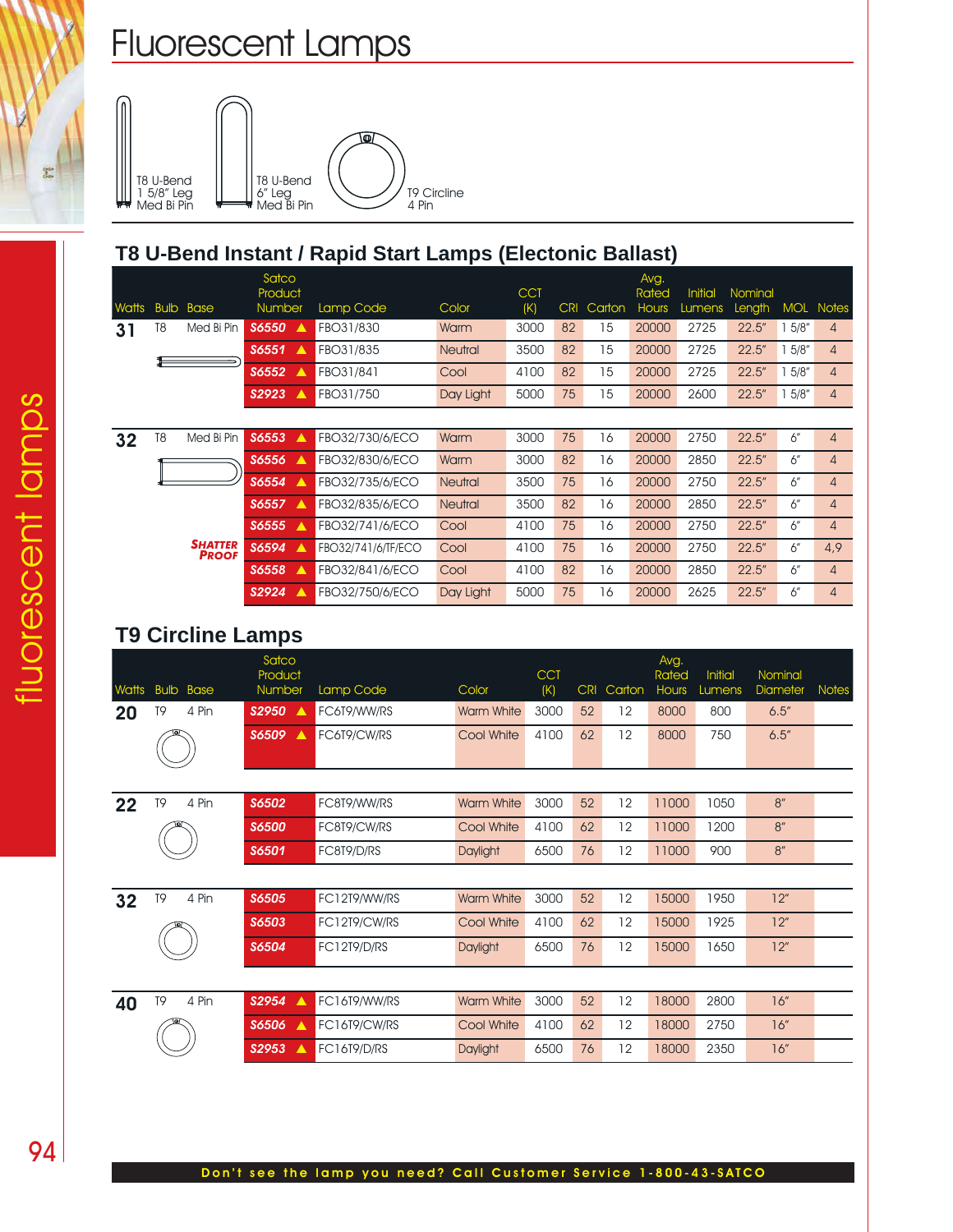

Med Bi Pin

# T12 Preheat Lamps

| Watts |            | <b>Bulb Base</b>               | Satco<br><b>Product</b><br>Number |                  | Lamp Code           | Color              | <b>CCT</b><br>(K) | <b>CRI</b> | Carton | Avg.<br><b>Rated</b><br><b>Hours</b> | Initial<br>Lumens | Nominal<br>Length | <b>MOL</b> | <b>Notes</b>   |
|-------|------------|--------------------------------|-----------------------------------|------------------|---------------------|--------------------|-------------------|------------|--------|--------------------------------------|-------------------|-------------------|------------|----------------|
| 14    | T12        | Med Bi Pin                     | $S6561 \triangle$                 |                  | F14T12/WW           | <b>Warm White</b>  | 3000              | 52         | 30     | 7500                                 | 660               | 15"               | 14.78"     |                |
|       |            | $\mathbb F$                    | S6559                             | $\blacktriangle$ | F14T12/CW           | Cool White         | 4100              | 62         | 30     | 7500                                 | 650               | 15"               | 14.78"     |                |
|       |            |                                | <b>S6560</b>                      | ▲                | F14T12/D            | Daylight           | 6500              | 76         | 30     | 7500                                 | 590               | 15"               | 14.78"     |                |
|       |            |                                |                                   |                  |                     |                    |                   |            |        |                                      |                   |                   |            |                |
| 15    | <b>T12</b> | Med Bi Pin                     | S6564                             | ▲                | F15T12/WW           | <b>Warm White</b>  | 3000              | 52         | 30     | 7500                                 | 770               | 18"               | 17.78"     |                |
|       |            | $\mathbb F$                    | S6562                             | $\blacktriangle$ | F15T12/CW           | Cool White         | 4100              | 62         | 30     | 7500                                 | 750               | 18"               | 17.78"     |                |
|       |            |                                | <b>S6563</b>                      | ▲                | F15T12/D            | Daylight           | 6500              | 76         | 30     | 7500                                 | 660               | 18"               | 17.78"     |                |
|       |            |                                |                                   |                  |                     |                    |                   |            |        |                                      |                   |                   |            |                |
| 20    | T12        | Med Bi Pin                     | S6567                             | $\blacktriangle$ | F20T12/WW           | <b>Warm White</b>  | 3000              | 52         | 30     | 9000                                 | 1250              | 24''              | 23.78"     |                |
|       |            | $\mathbb F$                    | S6565                             | $\blacktriangle$ | F20T12/CW           | Cool White         | 4100              | 62         | 30     | 9000                                 | 1220              | 24''              | 23.78"     |                |
|       |            | <b>SHATTER</b><br><b>PROOF</b> | S6579                             | $\blacktriangle$ | <b>F20T12/CW/TF</b> | Cool White         | 4100              | 62         | 30     | 9000                                 | 1220              | 24''              | 23.78"     | 9              |
|       |            |                                | <b>S6666</b>                      |                  | <b>F20T12SUN</b>    | <b>Full Spec</b>   | 6250              | 94.5       | 6      | 14,000                               | 800               | 24''              | 23.78"     |                |
|       |            |                                | <b>S6566</b>                      | $\blacktriangle$ | F20T12/D            | Daylight           | 6500              | 76         | 30     | 9000                                 | 1075              | 24''              | 23.78"     |                |
|       |            |                                | S2925                             | $\blacktriangle$ | F20T12/BL           | <b>Black Light</b> | n/a               | n/a        | 30     | 9000                                 | n/a               | 24''              | 23.78"     | $\mathbf{1}$   |
|       |            |                                | <b>S6408</b>                      |                  | F20T12/BLB          | <b>Blk Lt Blue</b> | n/a               | n/a        | 30     | 9000                                 | n/a               | 24''              | 23.78"     | $\overline{2}$ |
|       |            |                                |                                   |                  |                     |                    |                   |            |        |                                      |                   |                   |            |                |
| 25    | T12        | Med Bi Pin                     | <b>S6568</b>                      | $\blacktriangle$ | F25T12/CW/28"       | Cool White         | 4100              | 62         | 30     | 7500                                 | 1670              | 28''              | 27.78"     |                |
|       |            | ╠                              | S6569                             | $\blacktriangle$ | F25T12/CW/30"       | Cool White         | 4100              | 62         | 30     | 7500                                 | 1730              | 30"               | 29.78"     |                |
|       |            |                                | <b>S6570</b>                      | ▲                | F25T12/CW/33"       | Cool White         | 4100              | 62         | 30     | 7500                                 | 1750              | 33''              | 32.78"     |                |

# T12 Rapid Start Lamps 36"

| Watts |    | <b>Bulb Base</b>               | Satco<br><b>Product</b><br>Number |                  | Lamp Code           | Color             | <b>CCT</b><br>(K) | <b>CRI</b> | Carton | Avg.<br>Rated<br>Hours | <b>Initial</b><br>Lumens | <b>Nominal</b><br>Length | <b>MOL</b> | <b>Notes</b> |
|-------|----|--------------------------------|-----------------------------------|------------------|---------------------|-------------------|-------------------|------------|--------|------------------------|--------------------------|--------------------------|------------|--------------|
| 30    | 12 | Med. Bi Pin                    | $S6573 \triangle$                 |                  | F30T12/WW/RS        | <b>Warm White</b> | 3000              | 52         | 30     | 18500                  | 2275                     | 36"                      | 35.78"     |              |
|       |    |                                | S6574                             | ▲                | F30T12/D830/RS      | Warm              | 3000              | 80         | 30     | 18000                  | 2290                     | 36"                      | 35.78"     |              |
|       |    |                                | S6575                             | ▲                | F30T12/D35/RS       | <b>Neutral</b>    | 3500              | 70         | 30     | 18000                  | 2250                     | 36"                      | 35.78"     |              |
|       |    |                                | S6576                             | $\blacktriangle$ | F30T12/D41/RS       | Cool              | 4100              | 70         | 30     | 18000                  | 2250                     | 36"                      | 35.78"     |              |
|       |    |                                | S6571                             | $\blacktriangle$ | <b>F30T12/CW/RS</b> | Cool White        | 4200              | 62         | 30     | 18000                  | 2200                     | 36"                      | 35.78"     |              |
|       |    | <b>SHATTER</b><br><b>PROOF</b> | <b>S6580</b>                      | ▲                | F30T12/CW/RS/TF     | Cool White        | 4200              | 62         | 30     | 18000                  | 2200                     | 36"                      | 35.78"     | 9            |
|       |    |                                | S6667                             | ×                | F30T12SUN/RS        | <b>Full Spec</b>  | 6250 94.5         |            | 30     | 22000                  | 1650                     | 36"                      | 35.78"     |              |
|       |    |                                | S6572                             | ▲                | F30T12/D/RS         | Daylight          | 6500              | 76         | 30     | 18000                  | 1900                     | 36"                      | 35.78"     |              |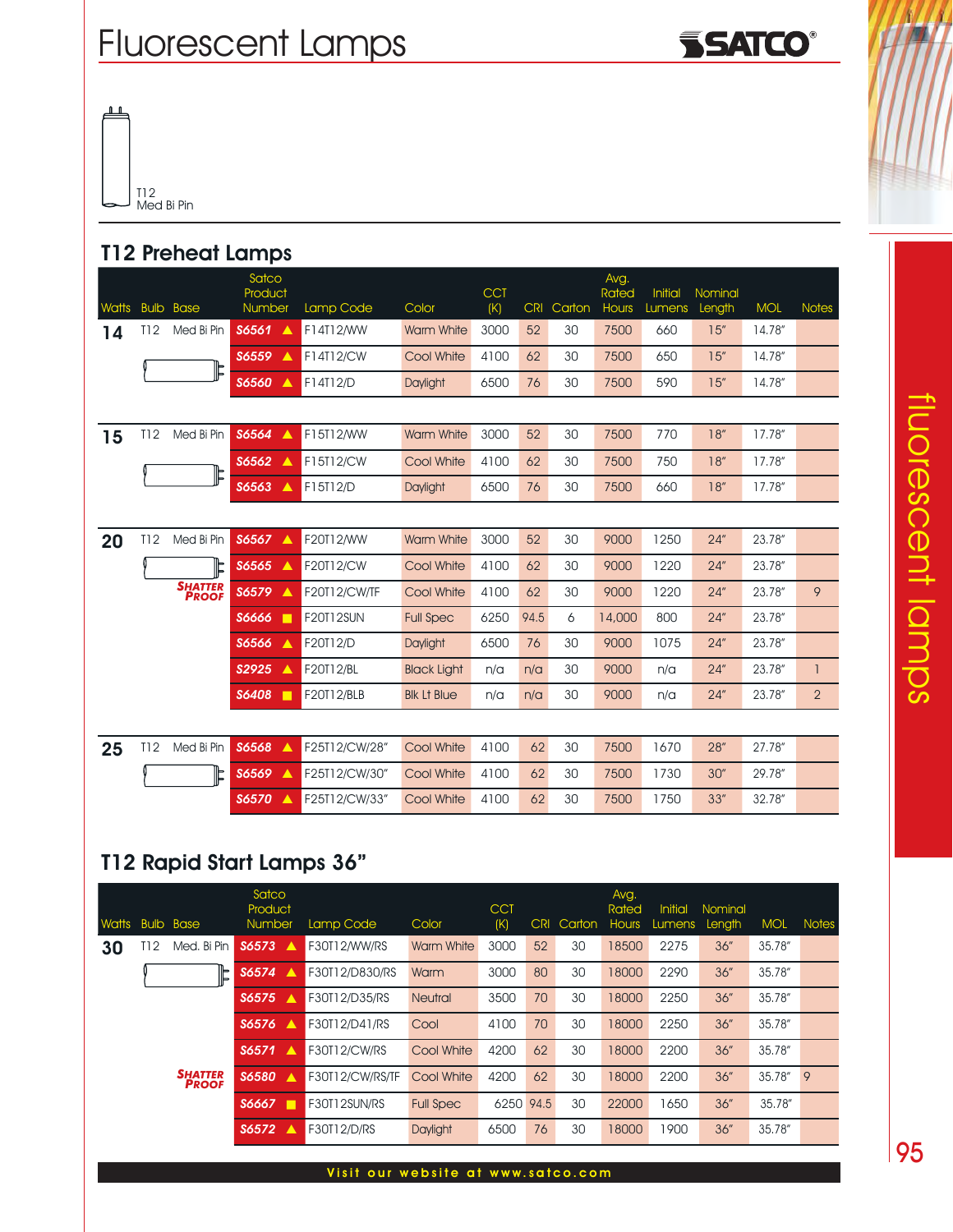

T12 Rapid Start Lamps 48"

| Watts |     | <b>Bulb Base</b>               | Satco<br>Product<br>Number |                  | <b>Lamp Code</b> | Color                       | <b>CCT</b><br>(K) | <b>CRI</b> | Carton | Avg.<br><b>Rated</b><br>Hours | Initial<br><b>Lumens</b> | Nominal<br>Length | MOL Notes |              |
|-------|-----|--------------------------------|----------------------------|------------------|------------------|-----------------------------|-------------------|------------|--------|-------------------------------|--------------------------|-------------------|-----------|--------------|
| 34    | T12 | Med Bi Pin                     | S6601 A                    |                  | F34WW/SS/ECO     | <b>Warm White</b>           | 3000              | 52         | 30     | 20000                         | 2700                     | 48"               | 47.78"    | 6            |
|       |     | ⊫                              | <b>S6602</b>               | ▲                | F34/D30/SS/ECO   | Warm                        | 3000              | 70         | 30     | 20000                         | 2800                     | 48"               | 47.78"    | 6            |
|       |     |                                | <b>S6605</b>               | ▲                | F34/D830/SS/ECO  | Warm                        | 3000              | 82         | 30     | 20000                         | 2900                     | 48"               | 47.78"    | 6            |
|       |     |                                | <b>S6603</b>               | $\blacktriangle$ | F34/D35/SS/ECO   | <b>Neutral</b>              | 3500              | 70         | 30     | 20000                         | 2800                     | 48"               | 47.78"    | 6            |
|       |     |                                | S6606 A                    |                  | F34/D835/SS/ECO  | <b>Neutral</b>              | 3500              | 82         | 30     | 20000                         | 2900                     | 48"               | 47.78"    | 6            |
|       |     |                                | <b>S6604</b>               | ▲                | F34/D41/SS/ECO   | Cool                        | 4100              | 70         | 30     | 20000                         | 2800                     | 48"               | 47.78"    | 6            |
|       |     |                                | S6607 A                    |                  | F34/D841/SS/ECO  | Cool                        | 4100              | 82         | 30     | 20000                         | 2900                     | 48"               | 47.78"    | 6            |
|       |     |                                | S6600 A                    |                  | F34CW/SS/ECO     | Cool White                  | 4200              | 62         | 30     | 20000                         | 2700                     | 48"               | 47.78"    | 6            |
|       |     | <b>SHATTER</b><br><b>PROOF</b> | $S6581 \triangle$          |                  | F34CW/SS/TF/ECO  | Cool White                  | 4200              | 62         | 30     | 20000                         | 2700                     | 48"               | 47.78"    | 6,9          |
|       |     |                                |                            |                  |                  |                             |                   |            |        |                               |                          |                   |           |              |
| 40    | T12 | Med Bi Pin                     | $S6611 \triangle$          |                  | F40/D30/ECO      | Warm                        | 3000              | 70         | 30     | 20000                         | 3200                     | 48"               | 47.78"    |              |
|       |     |                                | S6614                      | $\blacktriangle$ | F40/D830/ECO     | Warm                        | 3000              | 82         | 30     | 20000                         | 3200                     | 48"               | 47.78"    |              |
|       |     |                                | $S6612$ $\triangle$        |                  | F40/D35/ECO      | <b>Neutral</b>              | 3500              | 70         | 30     | 20000                         | 3200                     | 48"               | 47.78"    |              |
|       |     |                                | S6615                      | $\blacktriangle$ | F40/D835/ECO     | <b>Neutral</b>              | 3500              | 82         | 30     | 20000                         | 3200                     | 48"               | 47.78"    |              |
|       |     |                                | S6609 A                    |                  | <b>F40N</b>      | Natural                     | 3600              | 86         | 30     | 20000                         | 2100                     | 48"               | 47.78"    |              |
|       |     |                                | $S2927 \triangle$          |                  | F40/CWX          | Cool White<br><b>Deluxe</b> | 4100              | 87         | 30     | 20000                         | 2150                     | 48"               | 47.78"    |              |
|       |     |                                | $S6613 \triangle$          |                  | F40/D41/ECO      | Cool                        | 4100              | 70         | 30     | 20000                         | 3200                     | 48"               | 47.78"    |              |
|       |     |                                | $S6616$ $\triangle$        |                  | F40/D841/ECO     | Cool                        | 4100              | 82         | 30     | 20000                         | 3200                     | 48"               | 47.78"    |              |
|       |     |                                | $S6610$ $\triangle$        |                  | F40DSGN50        | Day Light                   | 5000              | 90         | 30     | 20000                         | 2200                     | 48"               | 47.78"    |              |
|       |     |                                | <b>S6668</b>               |                  | F40T12/SUN       | <b>Full Spect</b>           | 6250              | 94.5       | 30     | 26000                         | 2100                     | 48"               | 47.78"    |              |
|       |     |                                | <b>S6608</b>               | ▲                | F40DX            | Daylight<br><b>Deluxe</b>   | 6500              | 88         | 30     | 20000                         | 2180                     | 48"               | 47.78"    |              |
|       |     |                                | S2928 A                    |                  | F40/D865         | Day Light                   | 6500              | 80         | 30     | 20000                         | 3000                     | 48"               | 47.78"    |              |
|       |     |                                | S2926                      | $\blacktriangle$ | F40/350BL        | <b>Black Light</b>          | n/a               | n/a        | 30     | 20000                         |                          | 48"               | 47.78"    | $\mathbf{1}$ |
|       |     |                                | S6409                      | $\blacktriangle$ | F40/BLB/RP       | <b>Blk Lt Blue</b>          | n/a               | n/a        | 6      | 20000                         |                          | 48"               | 47.78"    | 2            |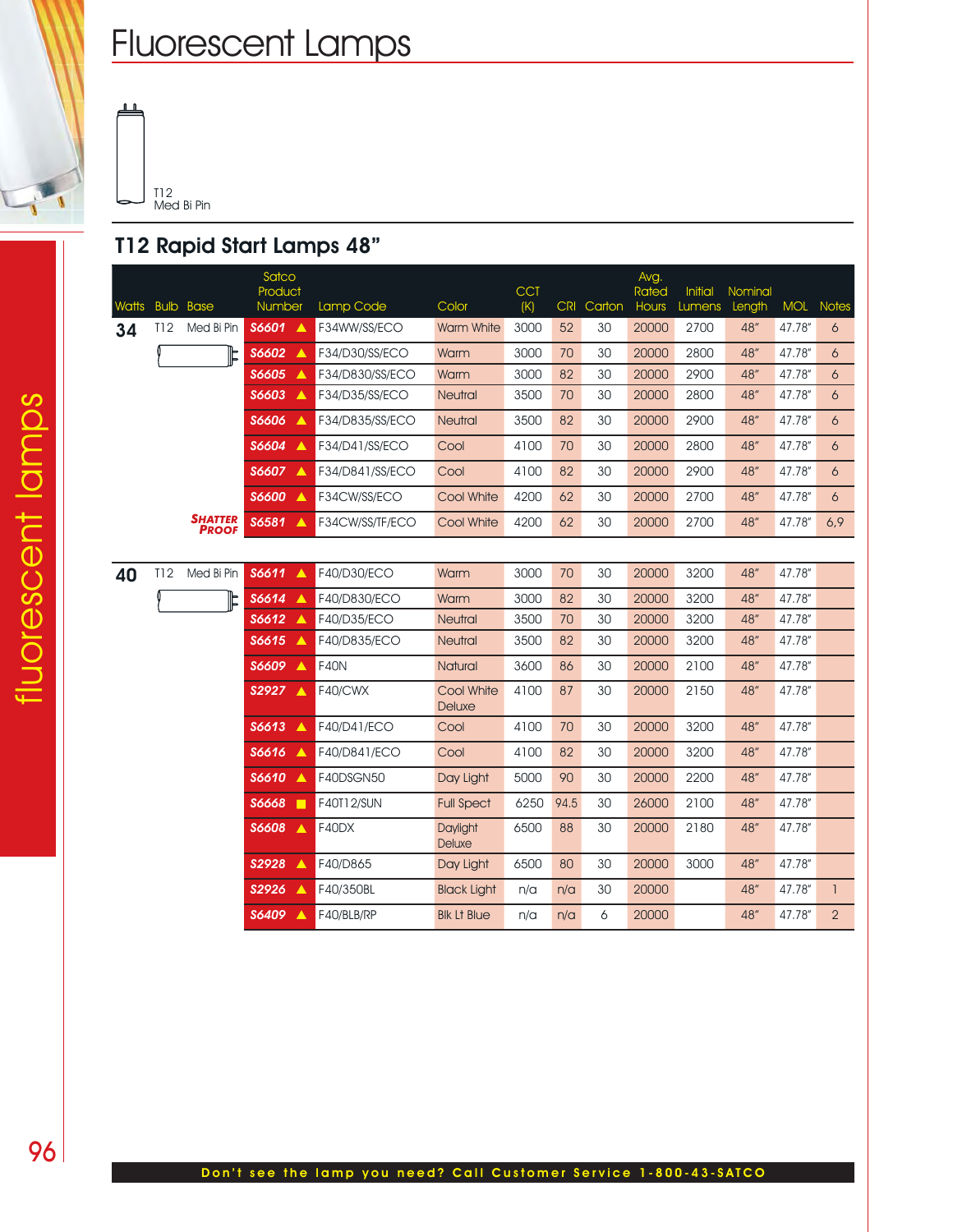

#### T12 Rapid Start Lamps U-Bends

| Watts |     | <b>Bulb Base</b>               | Satco<br>Product<br><b>Number</b> |                      | Lamp Code        | Color                            | <b>CCT</b><br>(K) | <b>CRI</b> | Carton | Avg.<br><b>Rated</b><br>Hours | <b>Initial</b><br>Lumens | Nominal<br>Length | Leg                | Space Notes |
|-------|-----|--------------------------------|-----------------------------------|----------------------|------------------|----------------------------------|-------------------|------------|--------|-------------------------------|--------------------------|-------------------|--------------------|-------------|
| 34    | T12 | Med. Bi Pin                    | S6690                             | ▲                    | FB34/WW/3/EW     | <b>Warm White</b>                | 3000              | 52         | 12     | 18000                         | 2150                     | 22.5''            | $3^{\prime\prime}$ | 6           |
|       |     |                                | S6682                             | $\blacktriangle$     | FB34/CW/3/EW     | Cool White                       | 4200              | 62         | 12     | 18000                         | 2050                     | 22.5''            | 3''                | 6           |
|       | T12 | Med. Bi Pin                    | S6681                             | ▲                    | FB34/WW/6/SS/ECO | <b>Warm White</b>                | 3000              | 52         | 12     | 18000                         | 2650                     | 22.5''            | 6''                | 6           |
|       |     |                                | S6683                             | ▲                    | FB34/D30/6/SS    | Warm                             | 3000              | 70         | 12     | 20000                         | 2730                     | 22.5''            | 6''                | 6           |
|       |     |                                | S6684                             | ▲                    | FB34/D35/6/SS    | <b>Neutral</b>                   | 3500              | 70         | 12     | 20000                         | 2730                     | 22.5''            | 6''                | 6           |
|       |     |                                | <b>S6685</b>                      | ▲                    | FB34/D41/6/SS    | Cool                             | 4100              | 70         | 12     | 20000                         | 2730                     | 22.5''            | 6''                | 6           |
|       |     |                                | <b>S6680</b>                      | $\blacktriangle$     | FB34/CW/6/SS/ECO | Cool White                       | 4200              | 62         | 12     | 18000                         | 2600                     | 22.5''            | 6''                | 6           |
|       |     | <b>SHATTER</b><br><b>PROOF</b> | S6593                             | $\blacktriangle$     | FB34/CW/6/SS/TF  | Cool White                       | 4200              | 62         | 12     | 18000                         | 2600                     | 22.5''            | 6''                | 6,9         |
|       |     |                                |                                   |                      |                  |                                  |                   |            |        |                               |                          |                   |                    |             |
| 40    | T12 | Med Bi Pin                     | S6687                             | $\blacktriangledown$ | FB40/D30/6       | Warm                             | 3000              | 70         | 12     | 20000                         | 3200                     | 22.5''            | 6''                |             |
|       |     |                                | S6688                             | $\blacktriangle$     | FB40/D35/6       | <b>Neutral</b>                   | 3500              | 70         | 12     | 20000                         | 3200                     | 22.5''            | 6''                |             |
|       |     |                                | S6689                             | $\blacktriangle$     | FB40/D41/6       | Cool                             | 4100              | 70         | 12     | 20000                         | 3200                     | 22.5''            | 6''                |             |
|       |     |                                | <b>S6686</b>                      | ▲                    | FB40/DX/6        | <b>Daylight</b><br><b>Deluxe</b> | 6500              | 88         | 12     | 18000                         | 2300                     | 22.5''            | 6''                |             |

#### T6 & T8 Instant Start Slimline Lamps

| Watts | <b>Bulb</b>    | <b>Base</b>                    | Satco<br>Product<br><b>Number</b> |                  | Lamp Code          | Color             | <b>CCT</b><br>(K) | <b>CRI</b> | Carton | Avg.<br>Rated<br><b>Hours</b> | Initial<br>Lumens | Nominal<br>Length |                  | <b>MOL</b> Notes |
|-------|----------------|--------------------------------|-----------------------------------|------------------|--------------------|-------------------|-------------------|------------|--------|-------------------------------|-------------------|-------------------|------------------|------------------|
| 25    | T6             | Single Pin                     | <b>S6470</b>                      | ▲                | F42T6/WW           | <b>Warm White</b> | 3000              | 52         | 24     | 7500                          | 1825              | 42"               | 40"              |                  |
|       |                | lЬ                             | S2929                             | $\blacktriangle$ | F42T6/D35          | <b>Neutral</b>    | 3500              | 70         | 24     | 7500                          | 1830              | 42"               | 40 <sup>''</sup> |                  |
|       |                |                                | S6471                             | $\blacktriangle$ | <b>F42T6/CW</b>    | Cool White        | 4200              | 62         | 24     | 7500                          | 1750              | 42"               | 40 <sup>''</sup> |                  |
|       |                | <b>SHATTER</b><br><b>PROOF</b> | S6591                             | ▲                | <b>F42T6/CW/TF</b> | Cool White        | 4200              | 62         | 24     | 7500                          | 1750              | 42"               | 40"              | 9                |
|       |                |                                |                                   |                  |                    |                   |                   |            |        |                               |                   |                   |                  |                  |
| 38    | T6             | Single Pin                     | S6473                             | ▲                | F64T6/WW           | <b>Warm White</b> | 3000              | 52         | 24     | 7500                          | 2900              | 64"               | 62''             |                  |
|       |                | lЬ                             | S6474                             | ▲                | F64T6/D35          | <b>Neutral</b>    | 3500              | 70         | 24     | 7500                          | 2930              | 64"               | 62''             |                  |
|       |                |                                | <b>S6475</b>                      | ◢                | <b>F64T6/CW</b>    | Cool White        | 4200              | 62         | 24     | 7500                          | 2800              | 64"               | 62''             |                  |
|       |                | <b>SHATTER</b><br><b>PROOF</b> | S6592                             | ◢                | F64T6/CW/TF        | Cool White        | 4200              | 62         | 24     | 7500                          | 2800              | 64"               | 62"              | 9                |
|       |                |                                |                                   |                  |                    |                   |                   |            |        |                               |                   |                   |                  |                  |
| 38    | T <sub>8</sub> | Single Pin                     | S6477                             | ▲                | F72T8/WW           | <b>Warm White</b> | 3000              | 52         | 24     | 7500                          | 3100              | 72"               | 70"              |                  |
|       |                | lЬ                             | <b>S6478</b>                      | ▲                | <b>F72T8/CW</b>    | Cool White        | 4200              | 62         | 24     | 7500                          | 3050              | 72"               | 70''             |                  |
|       |                |                                | S6476                             | ▲                | F72T8/D            | Daylight          | 6500              | 76         | 24     | 7500                          | 2288              | 72"               | 70''             |                  |
|       |                |                                |                                   |                  |                    |                   |                   |            |        |                               |                   |                   |                  |                  |
| 51    | T <sub>8</sub> | Single Pin                     | <b>S2930</b>                      | ▲                | <b>F96T8/CW</b>    | Cool White        | 4200              | 62         | 24     | 7500                          | 4000              | 96"               | 94"              |                  |
|       |                | I⊫                             | S2931                             | $\blacktriangle$ | F96T8/D            | Daylight          | 6500              | 76         | 24     | 7500                          | 3550              | 96"               | 94"              |                  |
|       |                |                                |                                   |                  |                    |                   |                   |            |        |                               |                   |                   |                  |                  |

# fluorescent lamps 97fluorescent lamps

97

**SSATCO®** 

Visit our website at www.satco.com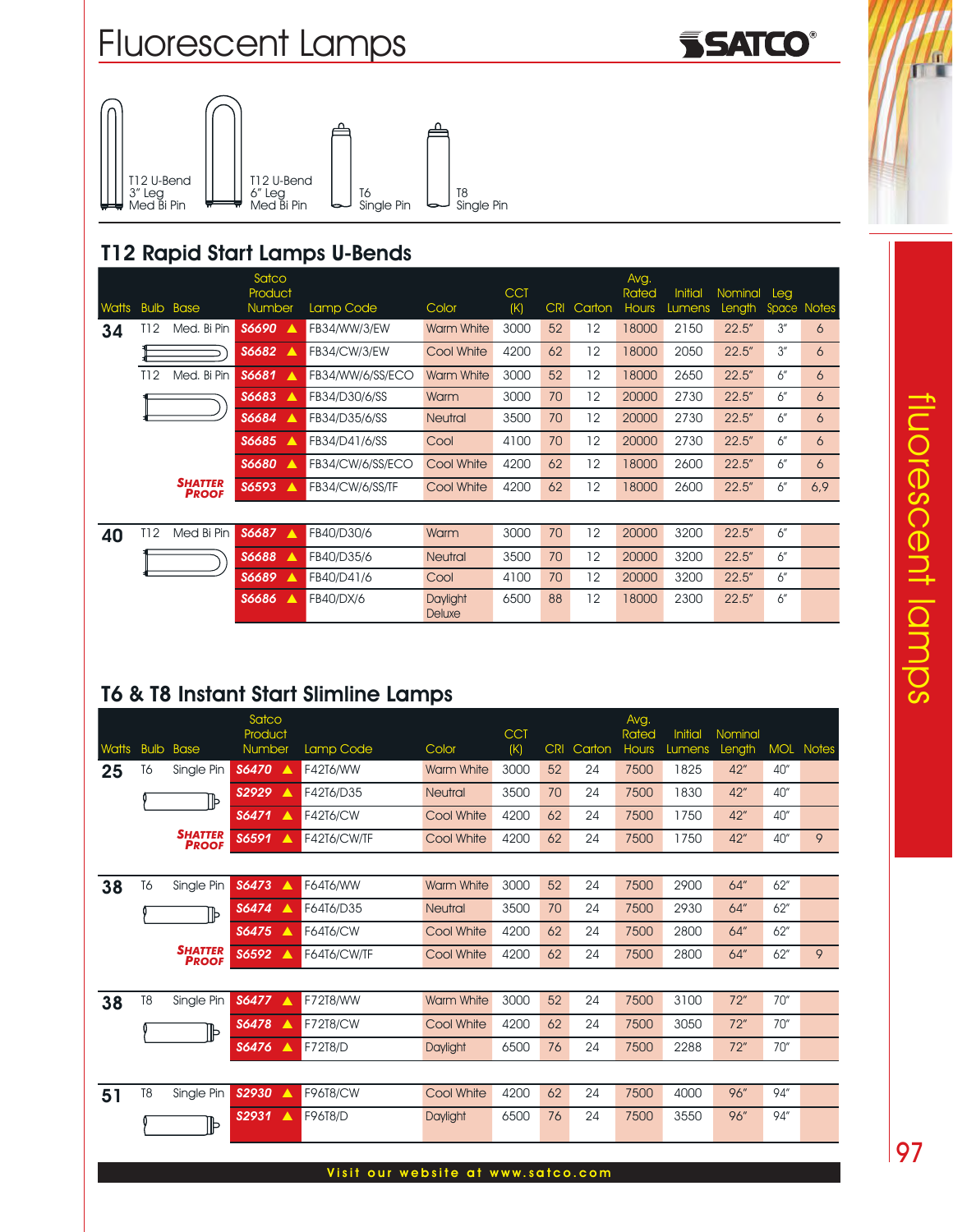



|       |     |                                              |                                       |                            | T12 Instant Start Slimline Lamps 24" through 84" |                                             |                      |                |                |                               | ℔                    |                    |                    |                  |
|-------|-----|----------------------------------------------|---------------------------------------|----------------------------|--------------------------------------------------|---------------------------------------------|----------------------|----------------|----------------|-------------------------------|----------------------|--------------------|--------------------|------------------|
| Watts |     | <b>Bulb Base</b>                             | Satco<br>Product<br><b>Number</b>     |                            | Lamp Code                                        | Color                                       | <b>CCT</b><br>(K)    | <b>CRI</b>     | Carton         | Avg.<br><b>Rated</b><br>Hours | Initial<br>Lumens    | Nominal<br>Length  |                    | <b>MOL</b> Notes |
| 24    | T12 | Single Pin                                   | S6469                                 | $\blacktriangle$           | <b>F24T12/CW</b>                                 | Cool White                                  | 4200                 | 62             | 30             | 7500                          | 1150                 | 24''               | 22"                |                  |
| 30    | T12 | Single Pin                                   | S6472                                 | $\blacktriangle$           | <b>F36T12/CW</b>                                 | Cool White                                  | 4200                 | 62             | 30             | 7500                          | 1970                 | 36''               | 34''               |                  |
| 39    | T12 | Single Pin<br><b>SHATTER</b><br><b>PROOF</b> | <b>S6660</b><br><b>S6586</b><br>S6481 | ▲<br>▲<br>▲                | <b>F48T12/CW</b><br>F48T12/CW/TF<br>F48T12/D     | Cool White<br>Cool White<br>Daylight        | 4200<br>4200<br>6500 | 62<br>62<br>76 | 30<br>30<br>30 | 9000<br>9000<br>9000          | 2875<br>2875<br>2450 | 48''<br>48"<br>48" | 46"<br>46"<br>46"  | 9                |
| 50    | T12 | Single Pin                                   | S6661<br><b>S6483</b>                 | $\blacktriangle$<br>▲      | F60T12/CW<br>F60T12/D                            | Cool White<br><b>Daylight</b>               | 4200<br>6500         | 62<br>76       | 30<br>30       | 12000<br>12000                | 3700<br>3000         | 60''<br>60''       | 58''<br>58"        |                  |
| 52    | T12 | Single Pin                                   | S6662<br><b>S6485</b>                 | $\blacktriangle$<br>▲      | F64T12/CW<br>F64T12/D                            | Cool White<br>Daylight                      | 4200<br>6500         | 62<br>76       | 30<br>30       | 12000<br>12000                | 3900<br>3300         | 64''<br>64''       | 62''<br>62"        |                  |
| 55    | T12 | Single Pin                                   | S6631<br><b>S6630</b><br>S6632        | $\blacktriangle$<br>▲<br>▲ | F72T12/WW<br>F72T12/CW<br>F72T12/D               | <b>Warm White</b><br>Cool White<br>Daylight | 3000<br>4200<br>6500 | 52<br>62<br>76 | 15<br>15<br>15 | 12000<br>12000<br>12000       | 3900<br>4500<br>4150 | 72"<br>72"<br>72"  | 70''<br>70"<br>70" |                  |
| 70    | T12 | Single Pin                                   | S6663                                 | ▲                          | <b>F84T12/CW</b>                                 | Cool White                                  | 4200                 | 62             | 15             | 12000                         | 5300                 | 84"                | 82''               |                  |

 $\mathbb{P}$ 

# T12 Instant Start Slimline Lamps 96"

| Watts |     | <b>Bulb Base</b>               | Satco<br>Product<br><b>Number</b> |                          | Lamp Code       | Color                  | <b>CCT</b><br>(K) | <b>CRI</b> | Carton | Avg.<br>Rated<br>Hours | <b>Initial</b><br>Lumens | Nominal<br>Length |      | <b>MOL</b> Notes |
|-------|-----|--------------------------------|-----------------------------------|--------------------------|-----------------|------------------------|-------------------|------------|--------|------------------------|--------------------------|-------------------|------|------------------|
| 60    | T12 | Single Pin                     | S6641                             | $\overline{\phantom{a}}$ | F96T12/WW/SS    | <b>Warm White</b>      | 3000              | 52         | 15     | 12000                  | 5500                     | 96"               | 94"  |                  |
|       |     |                                | S6642                             | $\blacktriangle$         | F96T12/D30/SS   | Warm                   | 3000              | 70         | 15     | 12000                  | 5600                     | 96"               | 94"  |                  |
|       |     |                                | S6645                             | ▲                        | F96T12/D830/SS  | Warm                   | 3000              | 70         | 15     | 12000                  | 5800                     | 96"               | 94"  |                  |
|       |     |                                | S6643                             | ◢                        | F96T12/D35/SS   | <b>Neutral</b>         | 3500              | 70         | 15     | 12000                  | 5600                     | 96"               | 94'' |                  |
|       |     |                                | S6646                             | ▲                        | F96T12/D835/SS  | <b>Neutral</b>         | 3500              | 80         | 15     | 12000                  | 5800                     | 96"               | 94'' |                  |
|       |     |                                | S6644                             | ▲                        | F96T12/D41/SS   | Cool                   | 4100              | 70         | 15     | 12000                  | 5600                     | 96"               | 94'' |                  |
|       |     |                                | S6647                             | ▲                        | F96T12/D841/SS  | Cool                   | 4100              | 80         | 15     | 12000                  | 5800                     | 96"               | 94'' |                  |
|       |     |                                | <b>S6640</b>                      | ▲                        | F96T12/CW/SS    | Cool White             | 4200              | 62         | 15     | 12000                  | 5300                     | 96"               | 94'' |                  |
|       |     | <b>SHATTER</b><br><b>PROOF</b> | S6582                             | $\blacktriangle$         | F96T12/CW/SS/TF | Cool White             | 4200              | 62         | 15     | 12000                  | 5300                     | 96"               | 94"  | 9                |
| 75    | T12 | Single Pin                     | S6652                             | ▲                        | F96T12/D30      | Warm                   | 3000              | 70         | 15     | 12000                  | 6420                     | 96"               | 94"  |                  |
|       |     |                                | <b>S6655</b>                      | ▲                        | F96T12/D830     | Warm                   | 3000              | 80         | 15     | 12000                  | 6550                     | 96"               | 94'' |                  |
|       |     |                                | S6653                             | ▲                        | F96T12/D35      | <b>Neutral</b>         | 3500              | 70         | 15     | 12000                  | 6420                     | 96"               | 94'' |                  |
|       |     |                                | <b>S6656</b>                      | ▲                        | F96T12/D835     | <b>Neutral</b>         | 3500              | 80         | 15     | 12000                  | 6550                     | 96"               | 94'' |                  |
|       |     |                                | S6654                             | ▲                        | F96T12/D41      | Cool                   | 4100              | 70         | 15     | 12000                  | 6420                     | 96"               | 94"  |                  |
|       |     |                                | S6657                             | ▲                        | F96T12/D841     | Cool                   | 4100              | 80         | 15     | 12000                  | 6550                     | 96"               | 94'' |                  |
|       |     |                                | S6651                             | ▲                        | F96T12/DSGN50   | Day Light              | 5000              | 90         | 15     | 12000                  | 4400                     | 96"               | 94'' |                  |
|       |     |                                | S2932                             | ◢                        | F96T12/D865     | Day Light              | 6500              | 80         | 15     | 12000                  | 6000                     | 96"               | 94"  |                  |
|       |     |                                | <b>S6650</b>                      | ◢                        | F96T12/DX       | <b>Daylight Deluxe</b> | 6500              | 88         | 15     | 12000                  | 4310                     | 96"               | 94'' |                  |

**A to** 

 $\mathbf{r}$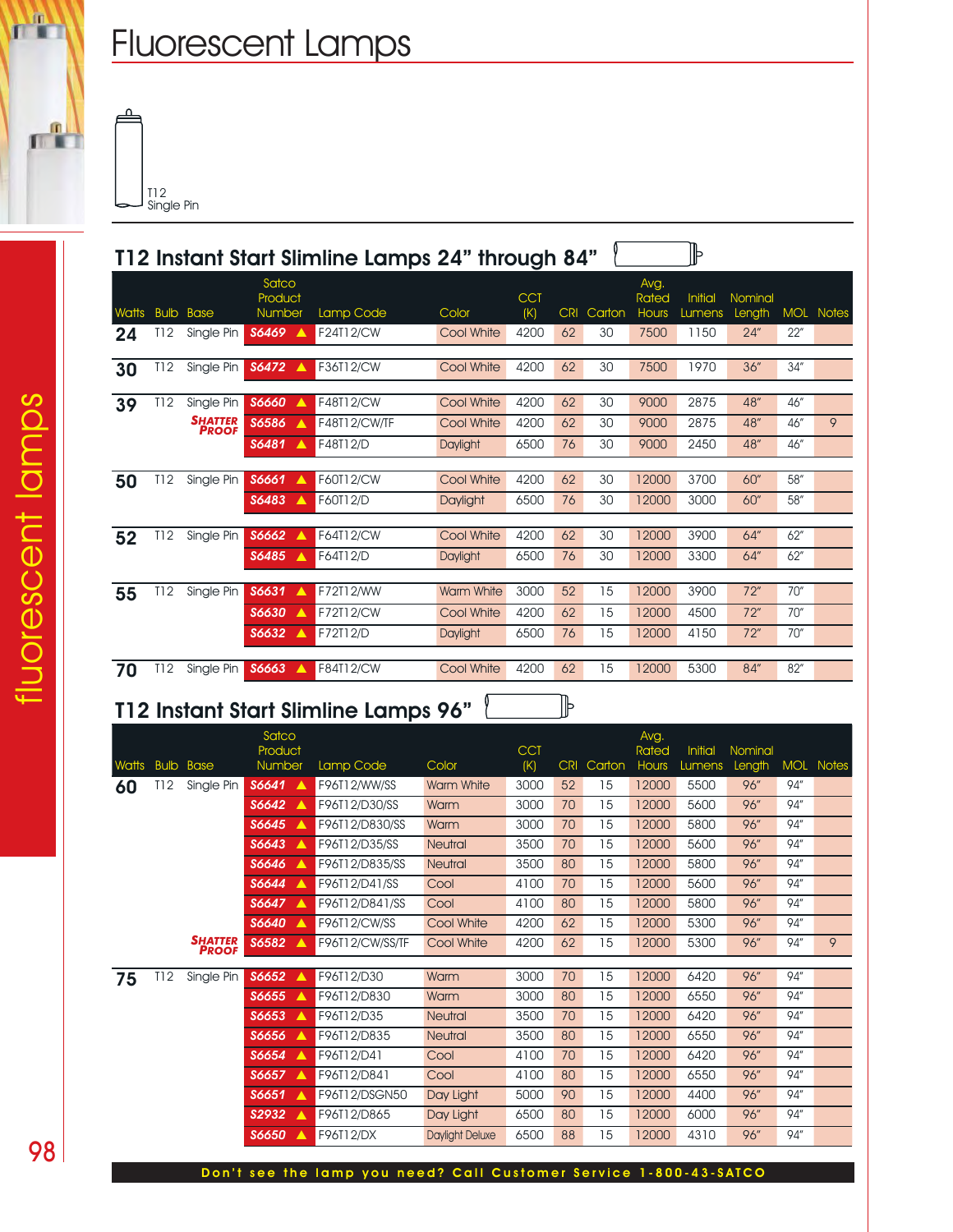T12 Rec DC

|       |     |                         |                            |                  | T12 HO High Output (800 mA) Rapid Start Lamps 18" - 64" |            |                   |            |        |                               |                          |                   |         |                  |
|-------|-----|-------------------------|----------------------------|------------------|---------------------------------------------------------|------------|-------------------|------------|--------|-------------------------------|--------------------------|-------------------|---------|------------------|
| Watts |     | <b>Bulb Base</b>        | Satco<br>Product<br>Number |                  | Lamp Code                                               | Color      | <b>CCT</b><br>(K) | <b>CRI</b> | Carton | Avg.<br><b>Rated</b><br>Hours | <b>Initial</b><br>Lumens | Nominal<br>Length |         | <b>MOL</b> Notes |
| 25    | T12 | Rec DC                  | S2933                      |                  | <b>F18T12/CW/HO</b>                                     | Cool White | 4200              | 62         | 30     | 9000                          | 1100                     | 18"               | 15.91'' |                  |
|       |     |                         | S2934                      | ▲                | F18T12/DSGN50/HO                                        | Day Light  | 5000              | 90         | 30     | 9000                          | 850                      | 18"               | 15.91'' |                  |
|       |     |                         |                            |                  |                                                         |            |                   |            |        |                               |                          |                   |         |                  |
| 35    | T12 | Rec DC                  | S6449                      | ▲                | <b>F24T12/CW/HO</b>                                     | Cool White | 4200              | 62         | 30     | 9000                          | 1650                     | 24''              | 21.91'' |                  |
|       |     |                         | S2935                      | ▲                | F24T12/DSGN50/HO                                        | Day Light  | 5000              | 90         | 30     | 9000                          | 1200                     | 24''              | 21.91"  |                  |
|       |     |                         | <b>S6450</b>               | ▲                | F24T12/D/HO                                             | Daylight   | 6500              | 76         | 30     | 9000                          | 1400                     | 24''              | 21.91"  |                  |
|       |     |                         |                            |                  |                                                         |            |                   |            |        |                               |                          |                   |         |                  |
| 42    | T12 | Rec DC                  | S6451                      | ◢                | F30T12/CW/HO                                            | Cool White | 4200              | 62         | 30     | 9000                          | 2250                     | 30"               | 27.91'' |                  |
|       |     |                         |                            |                  |                                                         |            |                   |            |        |                               |                          |                   |         |                  |
| 45    | T12 | Rec DC                  | S6452                      | ◢                | F36T12/CW/HO                                            | Cool White | 4200              | 62         | 30     | 9000                          | 2850                     | 36"               | 33.91"  |                  |
|       |     |                         | S2936                      | ▲                | F36T12/DSG50/HO                                         | Day Light  | 5000              | 90         | 30     | 9000                          | 2100                     | 36"               | 33.91"  |                  |
|       |     |                         | S2937                      | ▲                | F36T12/D/HO                                             | Daylight   | 6500              | 76         | 30     | 9000                          | 2500                     | 36''              | 33.91"  |                  |
|       |     |                         |                            |                  |                                                         |            |                   |            |        |                               |                          |                   |         |                  |
| 55    | T12 | Rec DC                  | S6453                      | ▲                | <b>F42T12/CW/HO</b>                                     | Cool White | 4200              | 62         | 30     | 9000                          | 3400                     | 42"               | 39.91'' |                  |
|       |     |                         | S2938                      | ▲                | F42T12/DSGN50/HO                                        | Day Light  | 5000              | 90         | 30     | 9000                          | 2550                     | 42"               | 39.91'' |                  |
|       |     |                         | S6954                      | ▲                | F42T12/D/HO                                             | Daylight   | 6500              | 76         | 30     | 9000                          | 3050                     | 42"               | 39.91"  |                  |
|       |     |                         |                            |                  |                                                         |            |                   |            |        |                               |                          |                   |         |                  |
| 70    | T12 | Rec DC                  | <b>S6670</b>               | ▲                | F48T12/CW/HO                                            | Cool White | 4200              | 62         | 30     | 12000                         | 4050                     | 48"               | 46"     |                  |
|       |     | SHATTER<br><b>PROOF</b> | <b>S6587</b>               | ▲                | F48T12/CW/HO/TF                                         | Cool White | 4200              | 62         | 30     | 12000                         | 4050                     | 48"               | 46"     | 9                |
|       |     |                         | S2939                      | ▲                | F48T12/DSGN50/HO                                        | Day Light  | 5000              | 90         | 30     | 12000                         | 3050                     | 48"               | 46"     |                  |
|       |     |                         | <b>S2940</b>               | ▲                | F48T12/D/HO                                             | Daylight   | 6500              | 76         | 30     | 12000                         | 3600                     | 48"               | 46"     |                  |
|       |     |                         |                            |                  |                                                         |            |                   |            |        |                               |                          |                   |         |                  |
| 75    | T12 | Rec DC                  | S6671                      | ◢                | <b>F60T12/CW/HO</b>                                     | Cool White | 4200              | 62         | 30     | 12000                         | 5200                     | 60"               | 57.91'' |                  |
|       |     |                         | S2941                      | $\blacktriangle$ | F60T12/DSGN50/HO                                        | Day Light  | 5000              | 90         | 30     | 12000                         | 3850                     | 60"               | 57.91'' |                  |
|       |     |                         | S6457                      | ▲                | F60T12/D/HO                                             | Daylight   | 6500              | 76         | 30     | 12000                         | 4600                     | 60"               | 57.91'' |                  |
|       |     |                         |                            |                  |                                                         |            |                   |            |        |                               |                          |                   |         |                  |
| 80    |     | T12 Rec DC              | $S6672 \triangle$          |                  | F64T12/CW/HO                                            | Cool White | 4200              | 62         | 30     | 12000                         | 5750                     | 64"               | 61.91'' |                  |
|       |     |                         | S2942                      | ▲                | F64T12/DSGN50/HO                                        | Day Light  | 5000              | 90         | 30     | 12000                         | 4200                     | 64"               | 61.91'' |                  |
|       |     |                         | S6458                      | ▲                | F64T12/D/HO                                             | Daylight   | 6500              | 76         | 30     | 12000                         | 4900                     | 64"               | 61.91"  |                  |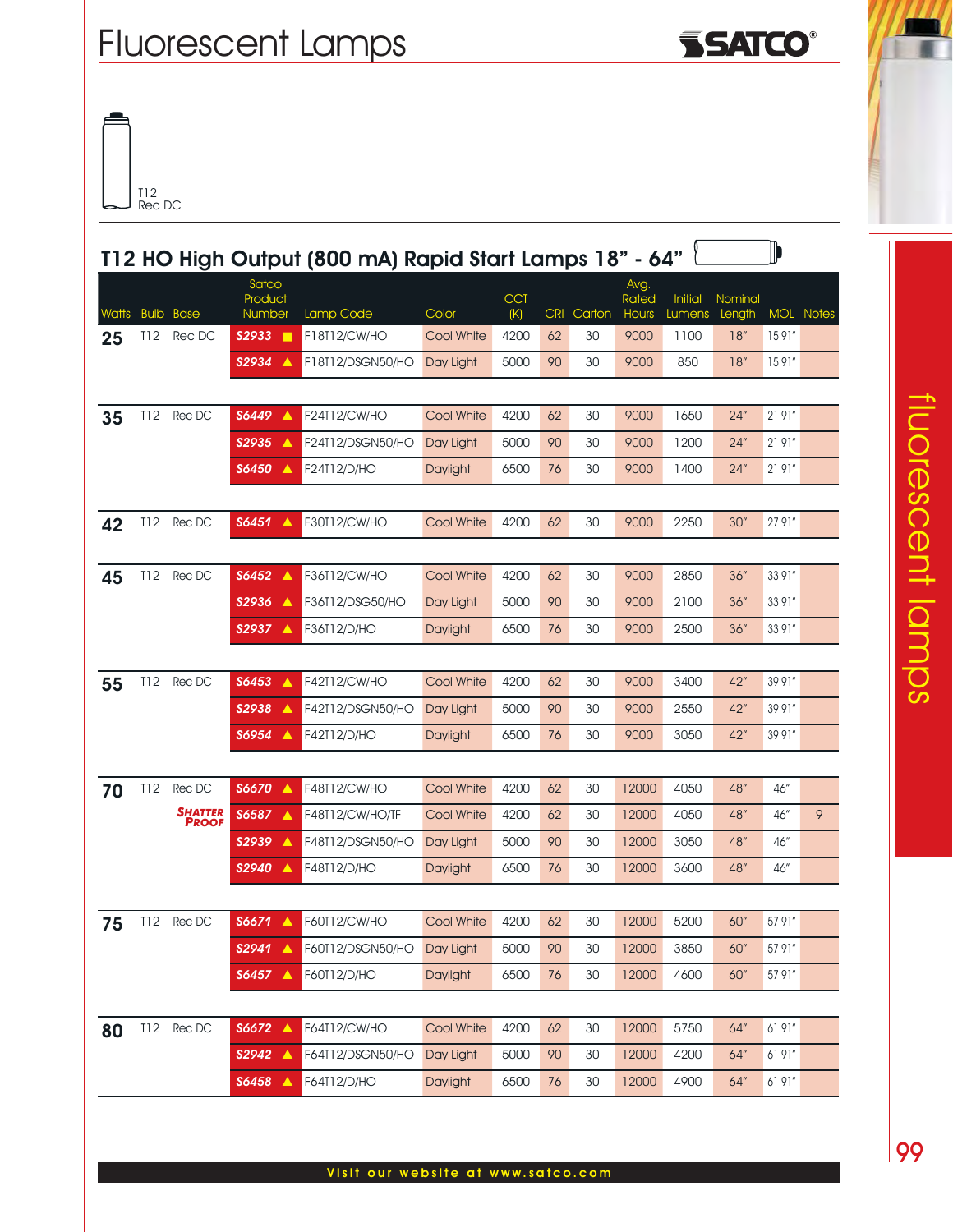

|         |     |                         |                                   |   | T12 HO High Output (800 mA) Rapid Start Lamps 72" - 120" |                |                   |            |        |                               |                          |                   | ╟       |                  |
|---------|-----|-------------------------|-----------------------------------|---|----------------------------------------------------------|----------------|-------------------|------------|--------|-------------------------------|--------------------------|-------------------|---------|------------------|
| Watts   |     | <b>Bulb Base</b>        | Satco<br>Product<br><b>Number</b> |   | <b>Lamp Code</b>                                         | Color          | <b>CCT</b><br>(K) | <b>CRI</b> | Carton | Avg.<br><b>Rated</b><br>Hours | <b>Initial</b><br>Lumens | Nominal<br>Length |         | <b>MOL</b> Notes |
| 85      | T12 | Rec DC                  | S2944                             | ▲ | F72T12/D35/HO                                            | <b>Neutral</b> | 3500              | 70         | 15     | 12000                         | 6650                     | 72"               | 69.91   |                  |
|         |     |                         | S6673                             | ▲ | <b>F72T12/CW/HO</b>                                      | Cool White     | 4200              | 62         | 15     | 12000                         | 6250                     | 72"               | 69.91   |                  |
|         |     |                         | S2943                             | ▲ | F72T12DSGN50/HO                                          | Day Light      | 5000              | 90         | 15     | 12000                         | 4600                     | 72"               | 69.91   |                  |
|         |     |                         | <b>S6460</b>                      | ▲ | <b>F72T12/D/HO</b>                                       | Daylight       | 6500              | 76         | 15     | 12000                         | 5550                     | 72"               | 69.91   |                  |
| 100 T12 |     | Rec DC                  | S6674                             | ▲ | <b>F84T12/CW/HO</b>                                      | Cool White     | 4200              | 62         | 15     | 12000                         | 7550                     | 84"               | 81.91'' |                  |
|         |     |                         | S2945                             | ▲ | F84T12/DSGN50/HO                                         | Day Light      | 5000              | 90         | 15     | 12000                         | 5600                     | 84"               | 81.91'' |                  |
|         |     |                         | S6461                             | ▲ | <b>F84T12/D/HO</b>                                       | Daylight       | 6500              | 76         | 15     | 12000                         | 6700                     | 84"               | 81.91'' |                  |
|         |     |                         |                                   |   |                                                          |                |                   |            |        |                               |                          |                   |         |                  |
| 95      | T12 | Rec DC                  | S6675                             |   | F96T12/CW/HO/SS                                          | Cool White     | 4200              | 62         | 15     | 12000                         | 8000                     | 96"               | 93.91"  |                  |
|         |     | SHATTER<br><b>PROOF</b> | S6588                             | ▲ | F96T12/CW/HO/SS/TF                                       | Cool White     | 4200              | 62         | 15     | 12000                         | 8000                     | 96"               | 93.91"  | 9                |
|         |     |                         |                                   |   |                                                          |                |                   |            |        |                               |                          |                   |         |                  |
| 110 T12 |     | Rec DC                  | S2947                             | ▲ | F96T12/D30/HO                                            | Warm           | 3000              | 70         | 15     | 12000                         | 9050                     | 96"               | 93.91"  |                  |
|         |     |                         | S2948                             | ▲ | F96T12/D35/HO                                            | <b>Neutral</b> | 3500              | 70         | 15     | 12000                         | 9050                     | 96"               | 93.91"  |                  |
|         |     |                         | S2949                             | ▲ | F96T12/D41/HO                                            | Cool           | 4100              | 70         | 15     | 12000                         | 9050                     | 96"               | 93.91"  |                  |
|         |     |                         | S6676                             | ▲ | F96T12/CW/HO/CT                                          | Cool White     | 4200              | 62         | 15     | 12000                         | 8600                     | 96"               | 93.91"  | 10               |
|         |     | SHATTER<br><b>PROOF</b> | S6589                             | ▲ | F96T12/CW/HO/CT/TF                                       | Cool White     | 4200              | 62         | 15     | 12000                         | 8600                     | 96"               | 93.91"  | 9,10             |
|         |     |                         | S2946                             | ▲ | <b>F96T12/DSGN50/HO</b>                                  | Day Light      | 5000              | 90         | 15     | 12000                         | 6450                     | 96"               | 93.91"  |                  |
|         |     |                         | S6462                             | ▲ | F96T12/D/HO/CT                                           | Daylight       | 6500              | 76         | 15     | 12000                         | 7600                     | 96"               | 93.91"  | 10               |
|         |     | Rec DC                  | S5254                             | ▬ | F108T12/CW/HO                                            | Cool White     | 4200              | 62         | 10     | 12000                         | 10350                    | 108''             | 105''   |                  |
| 124 112 |     |                         | <b>S5255</b>                      | п | F108T12/D/HO                                             | Daylight       | 6500              | 76         | 10     | 12000                         | 8800                     | 108''             | 105''   |                  |
|         |     |                         |                                   |   |                                                          |                |                   |            |        |                               |                          |                   |         |                  |
|         |     | 132 T12 Rec DC          | S5256                             |   | <b>F117T12/CW/HO</b>                                     | Cool White     | 4200              | 62         | 10     | 12000                         | 11200                    | 117''             | 114"    |                  |
|         |     |                         | S5257                             |   | F117T12/D/HO                                             | Daylight       | 6500              | 76         | 10     | 12000                         | 9500                     | 117''             | 114''   |                  |
|         |     |                         |                                   |   |                                                          |                |                   |            |        |                               |                          |                   |         |                  |
|         |     | 135 T12 Rec DC          | S5224                             |   | F120T12/CW/HO                                            | Cool White     | 4200              | 62         | 10     | 12000                         | 11500                    | 120''             | 117"    |                  |
|         |     |                         | S5227                             |   | F120T12/D/HO                                             | Daylight       | 6500              | 76         | 10     | 12000                         | 9750                     | 120"              | $117''$ |                  |

fluorescent lamps

fluorescent lamps

AND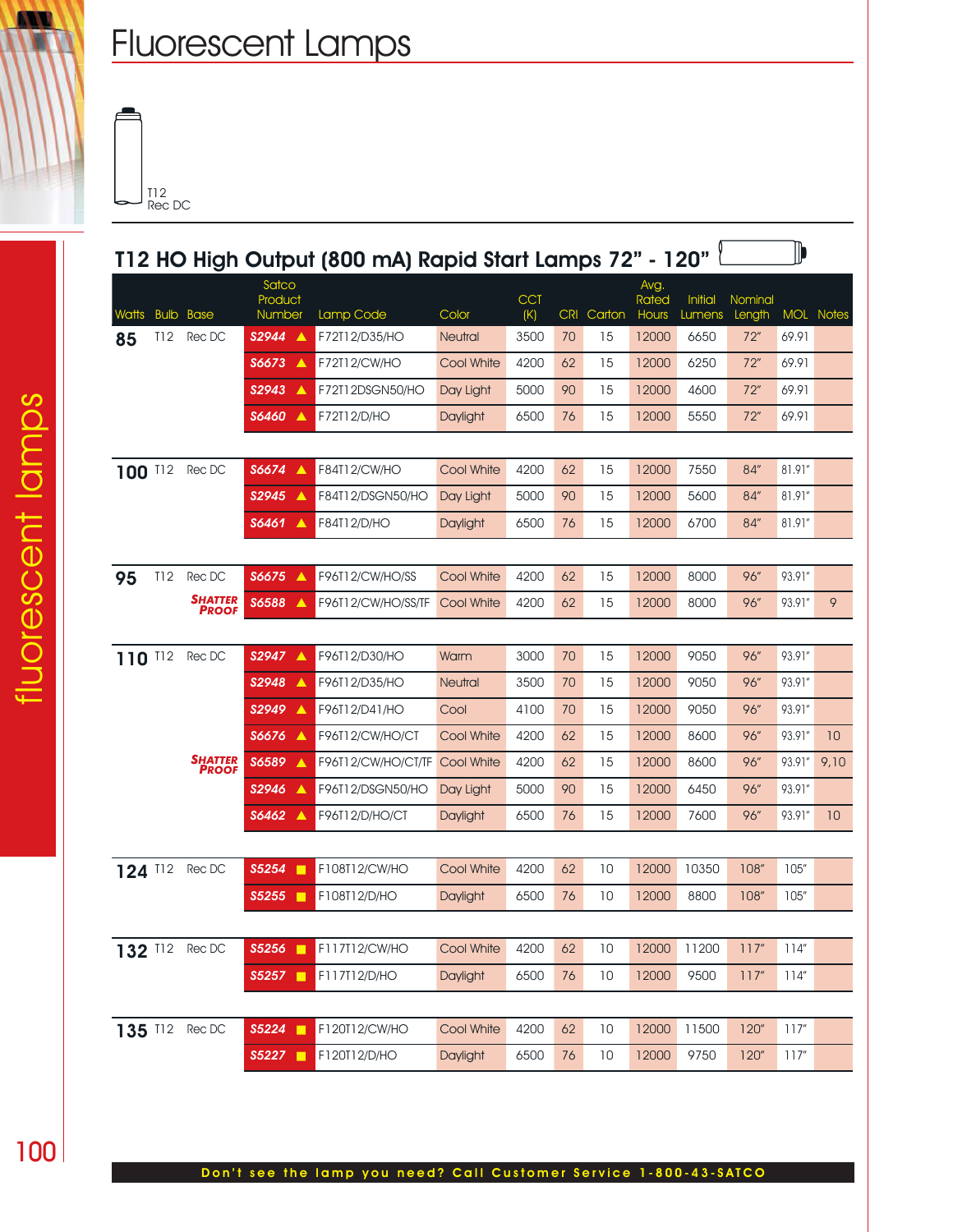

T12 Rec DC

|       |             |                                |                                   | T12 VHO Very High Output (1500mA) Rapid Start Lamps |            |                   |            |        |                        |                          |                   |         |                  |
|-------|-------------|--------------------------------|-----------------------------------|-----------------------------------------------------|------------|-------------------|------------|--------|------------------------|--------------------------|-------------------|---------|------------------|
| Watts | <b>Bulb</b> | <b>Base</b>                    | Satco<br>Product<br><b>Number</b> | Lamp Code                                           | Color      | <b>CCT</b><br>(K) | <b>CRI</b> | Carton | Avg.<br>Rated<br>Hours | <b>Initial</b><br>Lumens | Nominal<br>Length |         | <b>MOL</b> Notes |
| 5     | T12         | Rec DC                         | S6463<br>▲                        | F48T12/CW/VHO                                       | Cool White | 4200              | 62         | 30     | 10000                  | 6600                     | 48"               | 45.91"  |                  |
|       |             | <b>SHATTER</b><br><b>PROOF</b> | S6595<br>$\blacktriangle$         | F48T12/CW/VHO/LT/TF                                 | Cool White | 4200              | 62         | 30     | 20000                  | 7400                     | 48"               | 45.91"  |                  |
|       |             |                                |                                   |                                                     |            |                   |            |        |                        |                          |                   |         |                  |
| 135   | T12         | Rec DC                         | S6465<br>▲                        | F60T12/CW/VHO                                       | Cool White | 4200              | 62         | 30     | 10000                  | 8700                     | 60"               | 57.91'' |                  |
|       |             |                                |                                   |                                                     |            |                   |            |        |                        |                          |                   |         |                  |
| 160   | T12         | RecDC                          | <b>S6466</b><br>▲                 | F72T12/CW/VHO                                       | Cool White | 4200              | 62         | 15     | 10000                  | 10600                    | 72"               | 69.91"  |                  |
|       |             |                                |                                   |                                                     |            |                   |            |        |                        |                          |                   |         |                  |
| 195   | T12         | Rec DC                         | S6467<br>▲                        | F96T12/CW/VHO/SS                                    | Cool White | 4200              | 62         | 15     | 10000                  | 13000                    | 96"               | 93.91"  |                  |
|       |             |                                |                                   |                                                     |            |                   |            |        |                        |                          |                   |         |                  |
| 215   | <b>T12</b>  | Rec DC                         | S6677<br>$\blacktriangle$         | F96T12/CW/VHO                                       | Cool White | 4200              | 62         | 15     | 10000                  | 14000                    | 96"               | 93.91"  |                  |
|       |             | <b>SHATTER</b><br><b>PROOF</b> | <b>S6590</b><br>▲                 | F96T12/CW/VHO/TF                                    | Cool White | 4200              | 62         | 15     | 10000                  | 14000                    | 96"               | 93.91"  |                  |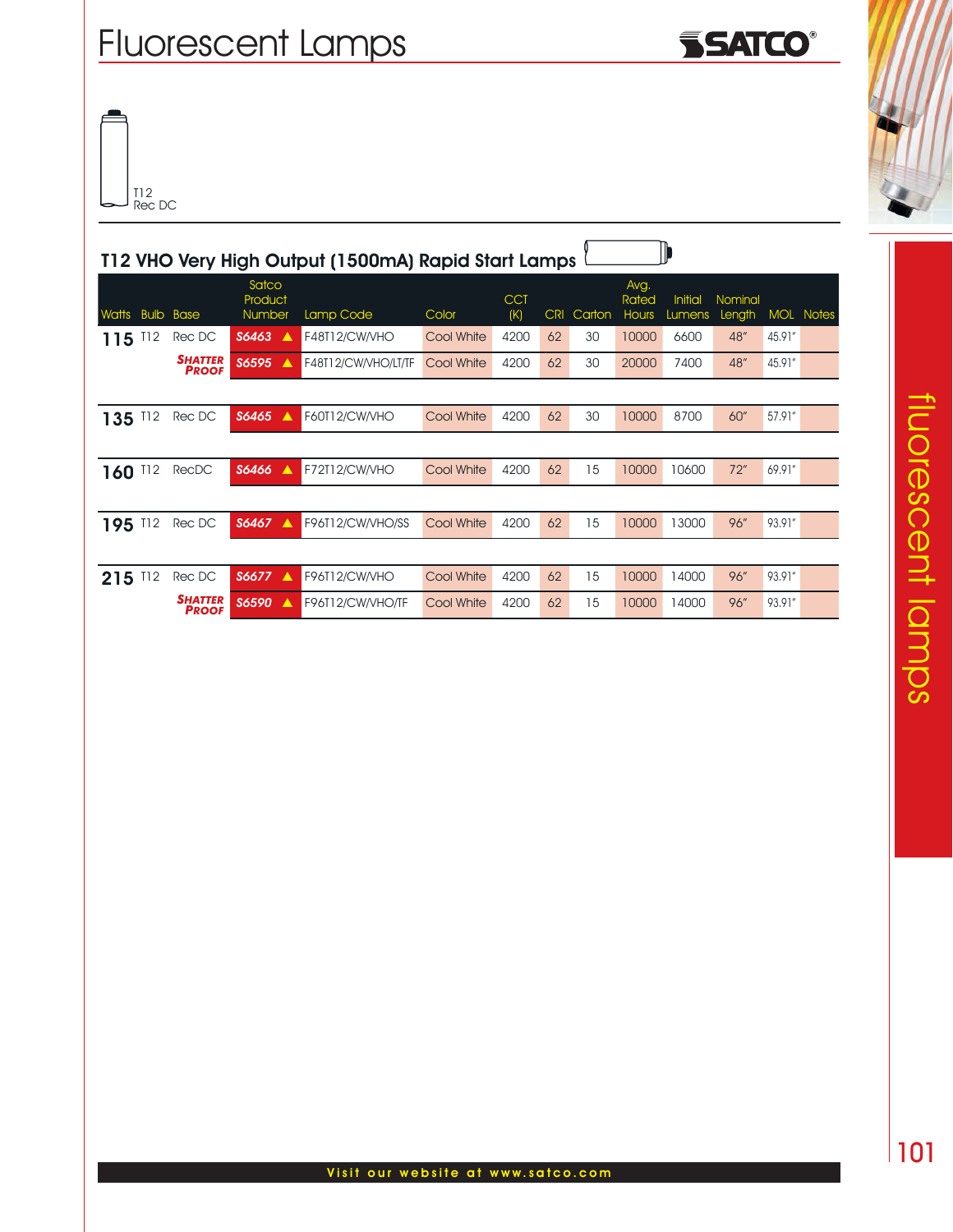

fluorescent lamps

fluorescent lamps

# Fluorescent Lamps



# Specialty Fluorescent Lamps T8 and T12 Lamps for Plant and Aquarium Purposes

| Watts |                | <b>Bulb Base</b> | Satco<br>Product<br><b>Number</b> | Lamp Code           | Color  | <b>CCT</b><br>(K) |    | CRI Carton | Avg.<br>Rated<br>Hours | <b>Initial</b><br>Lumens | <b>Nominal</b><br>Length |        | <b>MOL</b> Notes |
|-------|----------------|------------------|-----------------------------------|---------------------|--------|-------------------|----|------------|------------------------|--------------------------|--------------------------|--------|------------------|
| 15    | T <sub>8</sub> | Med Bi Pin<br>ቴ  | <b>S6888</b><br>▲                 | F15T8/GRO/AQ/RP     | Purple | n/a               | 66 | 6          | 7500                   | 325                      | 18"                      | 17.78" |                  |
| 20    | T12            | Med Bi Pin       | S6889<br>$\blacktriangle$         | F20T12/GRO/AQ/RP    | Purple | n/a               | 66 | 6          | 9000                   | 480                      | 24"                      | 23.78" |                  |
|       |                | ⊪<br>⊪           | S6890<br>$\blacktriangle$         | F20T12/GRO/AQ/WS/RP | Pink   | 3400              | 89 | 6          | 9000                   | 750                      | 24''                     | 23.78" | 8                |
| 30    | T <sub>8</sub> | Med Bi Pin       | S6891 A                           | F30T8/GRO/AQ/RP     | Purple | n/a               | 66 | 6          | 7500                   | 800                      | 36"                      | 35.78" |                  |
|       |                | ء 'ا             |                                   |                     |        |                   |    |            |                        |                          |                          |        |                  |
| 40    | T12            | Med Bi Pin       | S6892<br>▲                        | F40/GRO/AQ/RP       | Purple | n/a               | 66 | 6          | 20000                  | 1200                     | 48"                      | 47.78" |                  |
|       |                | ⊫                | <b>S6893</b><br>▲                 | F40/GRO/AQ/WS/RP    | Pink   | 3400              | 89 | 6          | 20000                  | 700                      | 48"                      | 47.78" | $\mathcal{B}$    |

#### Blacklight Lamps

| Watts |                | <b>Bulb Base</b>  | Satco<br>Product<br>Number | Lamp Code                        | Color              | <b>CCT</b><br>(K) | <b>CRI</b> | Carton | Avg.<br><b>Rated</b><br>Hours | Initial<br>Lumens | Nominal<br>Length |         | <b>MOL</b> Notes |
|-------|----------------|-------------------|----------------------------|----------------------------------|--------------------|-------------------|------------|--------|-------------------------------|-------------------|-------------------|---------|------------------|
| 4     | T <sub>5</sub> | Mini Bi Pin<br>℡  | S2904                      | <b>F4T5/BL</b>                   | <b>Black Light</b> | n/a               | n/a        | 20     | 5000                          | n/a               | 6"                | 5.91''  | $\mathbf{1}$     |
| 6     | T <sub>5</sub> | Mini Bi Pin<br>ד⊑ | S2905                      | F6T5/BL                          | <b>Black Light</b> | n/a               | n/a        | 20     | 5000                          | n/a               | 9''               | 8.91"   | $\mathbf{1}$     |
| 8     | T <sub>5</sub> | Mini Bi Pin<br>飞  | <b>S2906</b>               | <b>F8T5/BL</b>                   | <b>Black Light</b> | n/a               | n/a        | 20     | 5000                          | n/a               | 12"               | 11.91'' | $\mathbf{1}$     |
| 15    | T <sub>8</sub> | Med Bi Pin<br>℔   | S2918                      | F15T8/BL                         | <b>Black Light</b> | n/a               | n/a        | 25     | 7500                          | n/a               | 18"               | 17.78'' | $\mathbf{1}$     |
| 25    | T <sub>8</sub> | Med Bi Pin<br>℔   | $S6875 \triangle$          | F25T8/350BL/18in                 | <b>Black Light</b> | n/a               | n/a        | 24     | n/a                           | n/a               | 18"               | 17.78'' | $\mathbf{1}$     |
| 30    | T <sub>8</sub> | Med Bi Pin<br>١Þ  | $S6876$ $\triangle$        | F30T8/350BL                      | <b>Black Light</b> | n/a               | n/a        | 24     | 7500                          | n/a               | 36"               | 35.78"  | $\mathbf{1}$     |
| 22    | T12            | Med Bi Pin<br>╠   | $S6874 \triangle$          | F15"T12/350BL/500/PH Black Light |                    | n/a               | n/a        | 30     | n/a                           | n/a               | 15''              | 17.78'' | $\mathbf{1}$     |
| 32    | T12            | Med Bi Pin<br>╠   | S6877 $\triangle$          | F18"T12/350BL/700/PH Black Light |                    | n/a               | n/a        | 30     | n/a                           | n/a               | 18"               | 17.78'' | $\mathbf{1}$     |
| 20    | <b>T12</b>     | Med Bi Pin<br>⊫   | $S2925 \triangle$          | F20T12/350BL                     | <b>Black Light</b> | n/a               | n/a        | 30     | 9000                          | n/a               | 24''              | 23.78"  | 1.               |
| 40    | T12            | Med Bi Pin<br>⊫   | $S2926 \triangle$          | F40/350BL                        | <b>Black Light</b> | n/a               | n/a        | 30     | 20000                         | n/a               | 48"               | 47.78"  | $\mathbf{1}$     |

102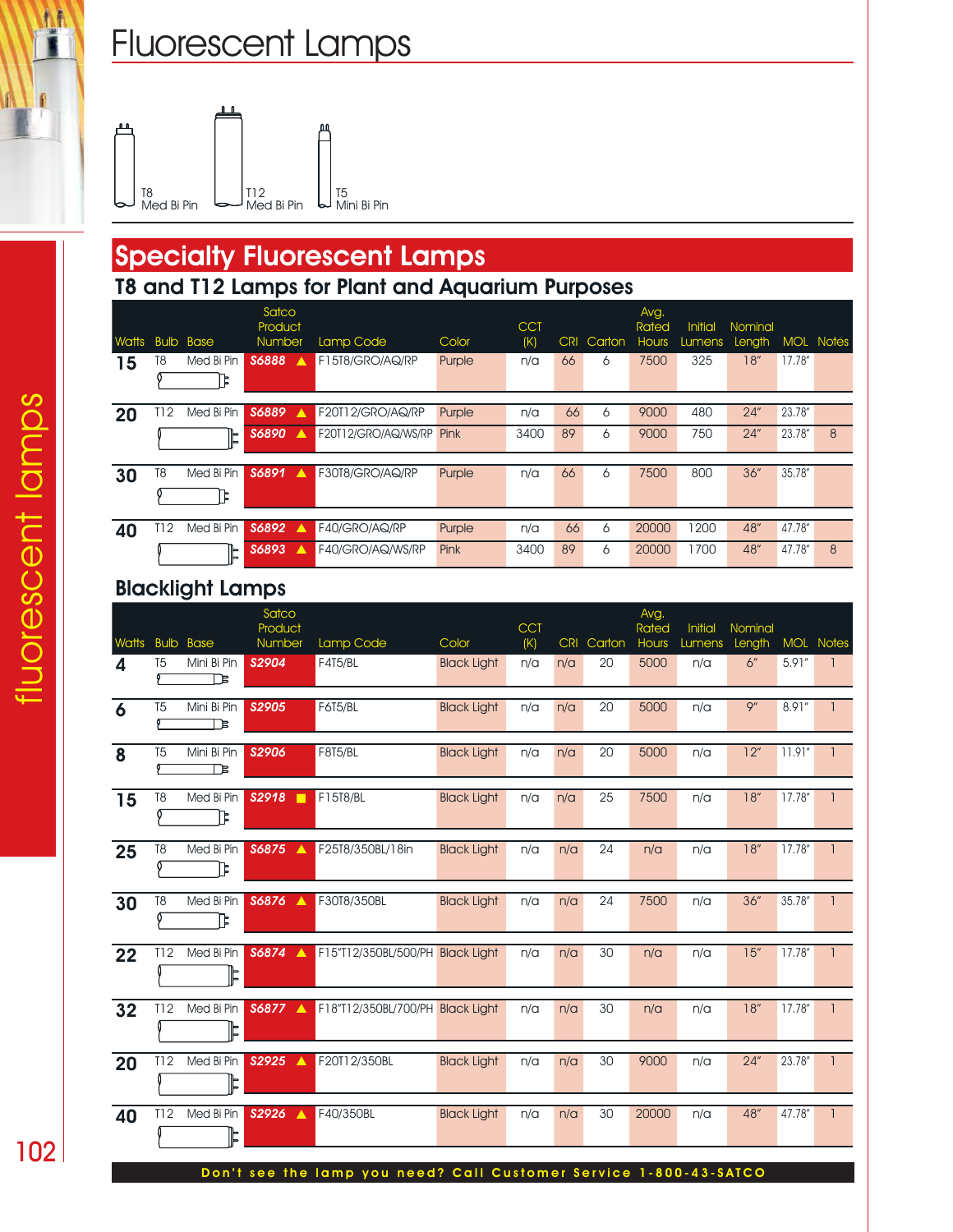T5 Mini Bi Pin T8 Med Bi Pin T12 Med Bi Pin

#### **Specialty Fluorescent Lamps (cont.)** Blacklight Blue Lamps

|       |                |                   | <b>DIUCKIIGHII DIUU LUITIPS</b> |            |                    |                   |            |        |                               |                          |                   |         |                  |
|-------|----------------|-------------------|---------------------------------|------------|--------------------|-------------------|------------|--------|-------------------------------|--------------------------|-------------------|---------|------------------|
| Watts |                | <b>Bulb Base</b>  | Satco<br>Product<br>Number      | Lamp Code  | Color              | <b>CCT</b><br>(K) | <b>CRI</b> | Carton | Avg.<br><b>Rated</b><br>Hours | <b>Initial</b><br>Lumens | Nominal<br>Length |         | <b>MOL</b> Notes |
| 4     | T <sub>5</sub> | Mini Bi Pin<br>℡  | <b>S6405</b>                    | F4T5/BLB   | <b>Blk Lt Blue</b> | n/a               | n/a        | 20     | 5000                          | n/a                      | 6"                | 5.91''  | 2                |
|       |                |                   |                                 |            |                    |                   |            |        |                               |                          |                   |         |                  |
| 6     | T <sub>5</sub> | Mini Bi Pin<br>Γ} | <b>S2907</b>                    | F6T5/BLB   | <b>Blk Lt Blue</b> | n/a               | n/a        | 20     | 5000                          | n/a                      | 9''               | 8.91"   | $\overline{2}$   |
|       |                |                   |                                 |            |                    |                   |            |        |                               |                          |                   |         |                  |
| 8     | T <sub>5</sub> | Mini Bi Pin<br>厄  | <b>S6406</b>                    | F8T5/BLB   | <b>Blk Lt Blue</b> | n/a               | n/a        | 20     | 5000                          | n/a                      | 12"               | 11.91'' | $\overline{2}$   |
|       |                |                   |                                 |            |                    |                   |            |        |                               |                          |                   |         |                  |
| 15    | T <sub>8</sub> | Med Bi Pin<br>飞   | S6407<br>п                      | F15T8/BLB  | <b>Blk Lt Blue</b> | n/a               | n/a        | 20     | 7500                          | n/a                      | 18"               | 17.78"  | 2                |
|       |                |                   |                                 |            |                    |                   |            |        |                               |                          |                   |         |                  |
| 20    | T12            | Med Bi Pin        | <b>S6408</b><br>п               | F20T12/BLB | <b>Blk Lt Blue</b> | n/a               | n/a        | 30     | 9000                          | n/a                      | 24''              | 23.78"  | $\overline{2}$   |
|       |                | ╠                 |                                 |            |                    |                   |            |        |                               |                          |                   |         |                  |
|       |                |                   |                                 |            |                    |                   |            |        |                               |                          |                   |         |                  |
| 40    | T12            | Med Bi Pin        | S6409<br>$\blacktriangle$       | F40/BLB/RP | <b>Blk Lt Blue</b> | n/a               | n/a        | 6      | 20000                         | n/a                      | 48"               | 47.78"  | $\overline{2}$   |
|       |                | ╠                 |                                 |            |                    |                   |            |        |                               |                          |                   |         |                  |

#### Germicidal Preheat Lamps

| Watts Bulb Base |                |            | Satco<br>Product<br>Number | Lamp Code | Color | <b>CCT</b><br>(K) | <b>CRI</b> |    | Avg.<br>Rated | <b>Initial</b> | Nominal<br>Carton Hours Lumens Length MOL Notes |         |                 |
|-----------------|----------------|------------|----------------------------|-----------|-------|-------------------|------------|----|---------------|----------------|-------------------------------------------------|---------|-----------------|
| 8               | T5             | Mini Bipin | S6885                      | G8T5      |       | n/a               | n/a        | 24 | 6000          | n/a            | 12"                                             | 11.91'' | 7               |
|                 |                | È          |                            |           |       |                   |            |    |               |                |                                                 |         |                 |
|                 |                |            |                            |           |       |                   |            |    |               |                |                                                 |         |                 |
| 15              | T <sub>8</sub> |            | Med Bi Pin $S6886$         | G15T8     |       | n/a               | n/a        | 24 | 7500          | n/a            | 18"                                             | 17.78'' | $\overline{7}$  |
|                 |                |            |                            |           |       |                   |            |    |               |                |                                                 |         |                 |
|                 |                |            |                            |           |       |                   |            |    |               |                |                                                 |         |                 |
| 30              | T8             | Med Bi Pin | S6887                      | G30T8     |       | n/a               | n/a        | 24 | 7500          | n/a            | 36''                                            | 35.78"  | $7\overline{ }$ |
|                 |                |            |                            |           |       |                   |            |    |               |                |                                                 |         |                 |